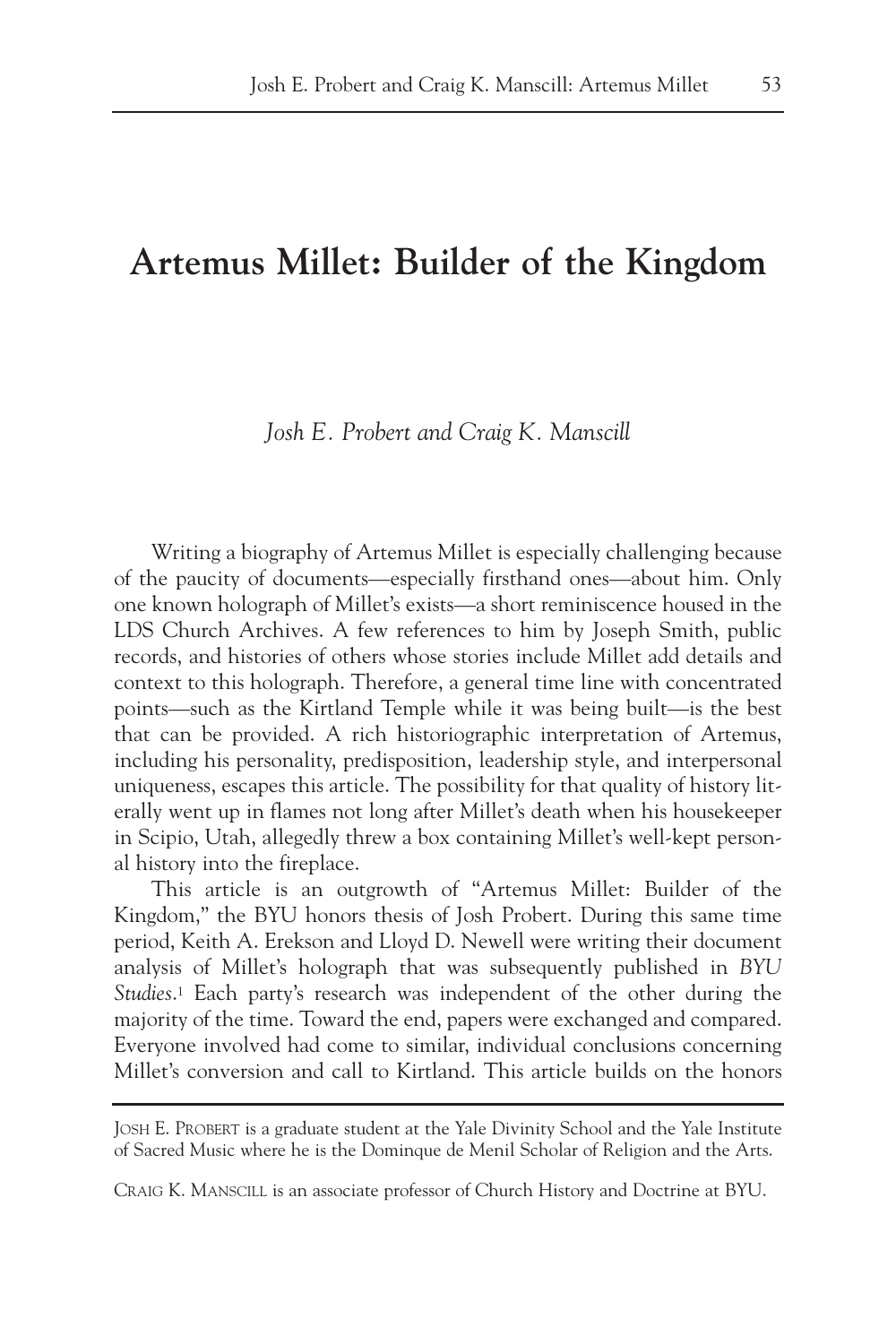thesis and attempts, as much as possible, to provide a more complete biography of Artemus Millet.

Most historians who have recognized Artemus Millet knew him as the superintendent of construction of the Kirtland Temple. The story is often told of Joseph Smith's dispatching Brigham Young on a special mission to Canada to seek out and baptize Artemus Millet and to tell him to come to Kirtland, build the temple, and bring \$1,000 with him. Although Millet was a convert of Brigham Young's and did serve as superintendent of construction of the Kirtland Temple, the time line of the famous conversion story is less certain. Millet's conversion, though important, is only one part of his life's story. If historians focus solely on this part of his history, they miss the many other contributions of his life, especially those that ensued in the wake of his conversion to Mormonism.

# **Youth in Vermont and Labors near Lake Champlain**

Artemus Millet2 was born 11 September 1790 in Westmoreland, Cheshire County, New Hampshire, to Ebenezer and Catherine Dryden Millet.<sup>3</sup> Westmoreland, a post town on the Connecticut River, is a small village located in southwestern New Hampshire. In a contemporary gazetteer, Westmoreland was described as a "very excellent farming town."4 Ebenezer was a soldier in the British army who eventually became a captain under General Woolf in the French and Indian War. Captain Millet suffered some injuries while in the service. Most dramatically, he took nine balls in his right arm in June 1758 and lost the use of it. After recovering from his injuries, Captain Millet witnessed the famous turning point in the war, the Battle of Quebec. He was on the Plains of Abraham in Quebec City during the battle that won Canada for the English.5 Years later, as a patriot in the Revolutionary War, Ebenezer Millet contended against the English in Captain Davis's minuteman march from Holden to Cambridge, Massachusetts. Once there, the field officers chose Millet as their quartermaster.

When peace ensued, Ebenezer engaged in profitable commercial trade with American Indians and accumulated considerable wealth. He moved his family from Brooklyn, Vermont, in 1794. Then, in the fall of 1800, the family moved to Stockbridge, Vermont. Artemus was then ten years old.6 Here, Ebenezer Millet became ill and died of apoplexy on his birthday, 22 November, of either 1806 or 1807.7Upon his father's death, at the age of sixteen, Artemus became the "man of the house."8 Over the next two years, he took charge of the family farm and cared for his mother and sisters.

At the age of nineteen, Artemus "let out the [family farm] and went to Shelburne, Vermont to learn mason work."9 His mother and sisters stayed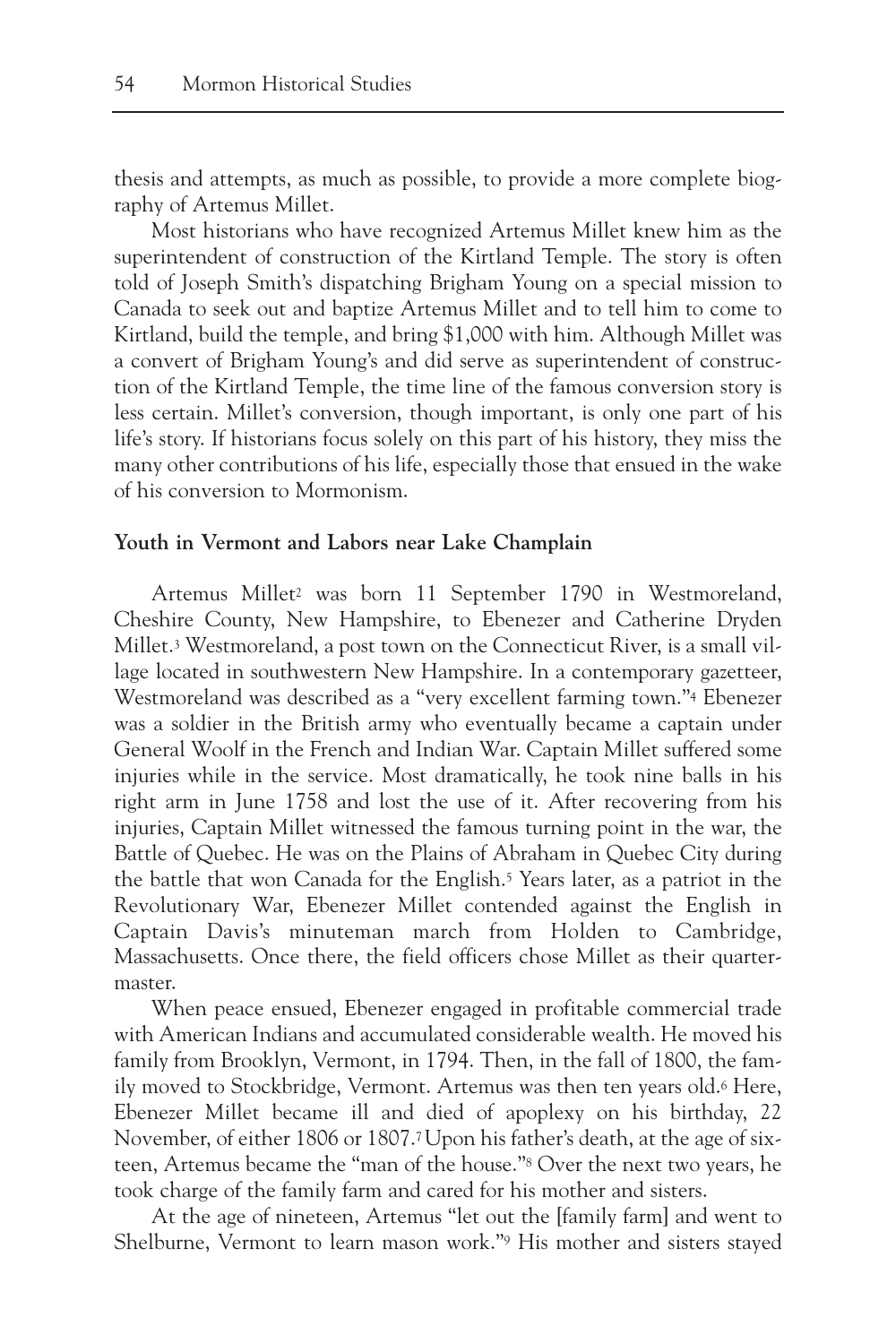behind. In Shelburne—a harbor town on Lake Champlain—Artemus spent a year learning masonry skills. From Shelburne, Artemus moved to Louisville, New York, where he did "lumbering" on the St. Lawrence.10 This experience exposed Artemus to different types of architecture and the large number of buildings constructed of stone masonry that would later influence his building style.

The next year, Artemus returned to his family in Stockbridge, where his mother and one of his sisters were still residing. (One sister got married while Artemus was away.)11 He sold the Stockbridge farm, collected the family's belongings, and returned to Shelburne, the town where he had previously studied masonry, presumably during 1809. He recalls: "The next Summer my brother, his wife, and child and my mother and sister were taken sick. Two of them died, viz. my unmarried sister and my brother's oldest daughter. When I moved to Shelburn I gave up my mother and sister with all their property to my brother.12 I then went to mason work and continued laying stone for about two years, during which time I accumulated \$500."13

Artemus abandoned masonry as a full-time means of income and became a huckster during the War of 1812, presumably peddling goods to those involved in the war. Troops were stationed throughout northern Vermont and upstate New York, and considerable fortifications were undertaken at Sackets Harbor and Oswego, New York.14 Although plenty of soldiers were nearby, business was not good. In Millet's own words, he "lost everything."15

In 1815, Artemus found a companion in life, "a young woman named Ruth Grannis."16 Ruth was from Milton, Vermont, a township just north of Shelburne. They were married on 17 May 1815.17 The young couple settled in Drawland, Lake Champlain. Ruth gave birth to a baby girl, Colista, in March 1816, in Milton, Ruth's hometown—not Drawland, where the Millets were living.18 Ruth most likely returned home so her mother could act as Ruth's midwife. Artemus continued "masoning during the summer."19 In the fall of 1816, Artemus and Ruth moved to Volney, Oswego County, New York. Their home began to fill with more youngsters: their first son, Nelson, was born in 1818, and a daughter, Emily, was born in 1820. Sadly, the same year that Emily was born, Colista, the four-year-old girl born in Vermont, died. Two years later, in 1822, another girl, Maria, was born.20

# **New York: Volney, Gravelly Point, and Long Island**

After abandoning agriculture for seven years, Artemus came back to it and purchased a farm in Volney, New York. Owning the farm, however, did not keep him from masonry work. Millet evidently was using money he earned from masonry contracts to pay off a loan he had taken out to pay for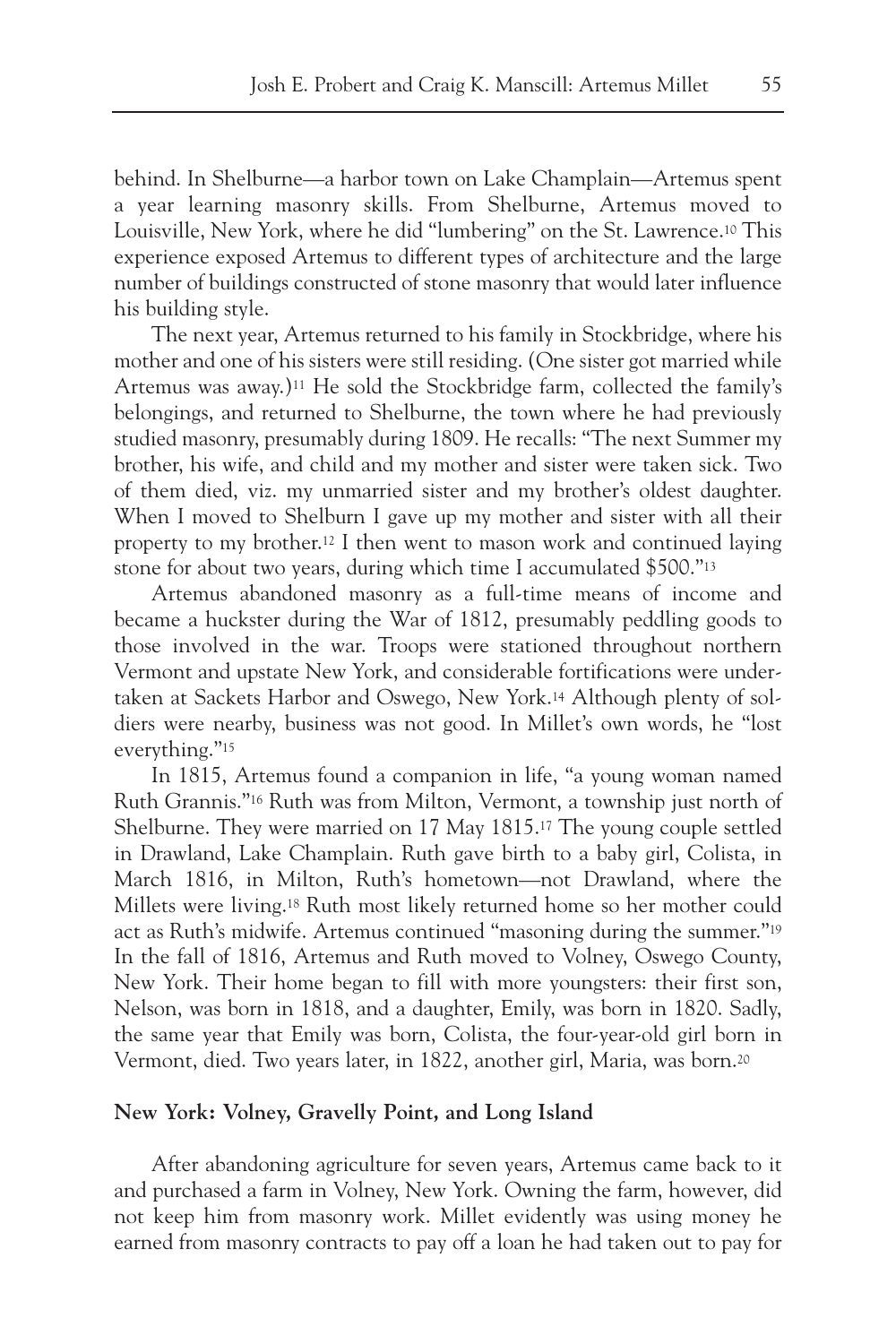the farm. He writes: "I continued the mason trade building bridges, foundations, etc., for six years. About 1822, in September, I was stoning a wall when the man who was attending me let a stone fall on my head and fractured my skull, which laid me up for two months. Then, not being able to pay for my land it was taken from me."21

An important point here is the fact that Millet's future friend and leader, Brigham Young, was living in Oswego Township, Oswego County, with his wife, Miriam, and their daughter, Elizabeth, during the same time that the Millets were living in nearby Volney. Leonard Arrington writes:

In 1827 or 1828 Brigham, Miriam, and their daughter Elizabeth moved from Bucksville [Port Byron] to Oswego, a busy port on Lake Ontario forty miles north of Auburn. In his history Brigham simply stated that there he helped build a large tannery, perhaps having been employed by an Auburn or Bucksville entrepreneur for that specific purpose. Though remaining in Oswego only a few months, Brigham and Miriam apparently participated in the village social and religious life. One associate there, Hiram McKee, who later became an evangelical preacher, recalled that Brigham had been exemplary in his conduct and conversation, "humble and contrite," had demonstrated "deep piety and faith in God," and had joined in "fervent prayers and enlivening songs."22

Researchers can only guess whether the Youngs knew the Millets at this time, but such a relationship is possible. As a stonemason, Millet was perhaps working on the same "large tannery" as Brigham Young while in Oswego, as Millet said that in the Oswego area, he "continued the mason trade building bridges, foundations, etc., for six years."23 If they worked together in the Oswego area, Brigham would have gained an appreciation for Artemus's masonry skills, which were later put to good use on the construction of the Kirtland Temple and other structures.

Artemus soon abandoned his property in Volney, New York, and moved across the state to Gravelly Point, another town on Lake Champlain, where he "followed mason work."24 He did not stay there long, moving to Long Island, New York, soon thereafter, where he worked on a large stone brewery. Millet was plagued by illness during his time in eastern New York. He recalled, "I . . . was sick the most of two years. My aquaintance [*sic*] administered to our wants, brought us many comforts of life, and let us have hands to help us work."25

# **Stone Masonry and Mormonism in Upper Canada**

Millet was becoming well known for his masonry skills. While working in New York, he was recommended to a British officer in Canada for "a certain job."26 It is not known what Millet was doing specifically for the British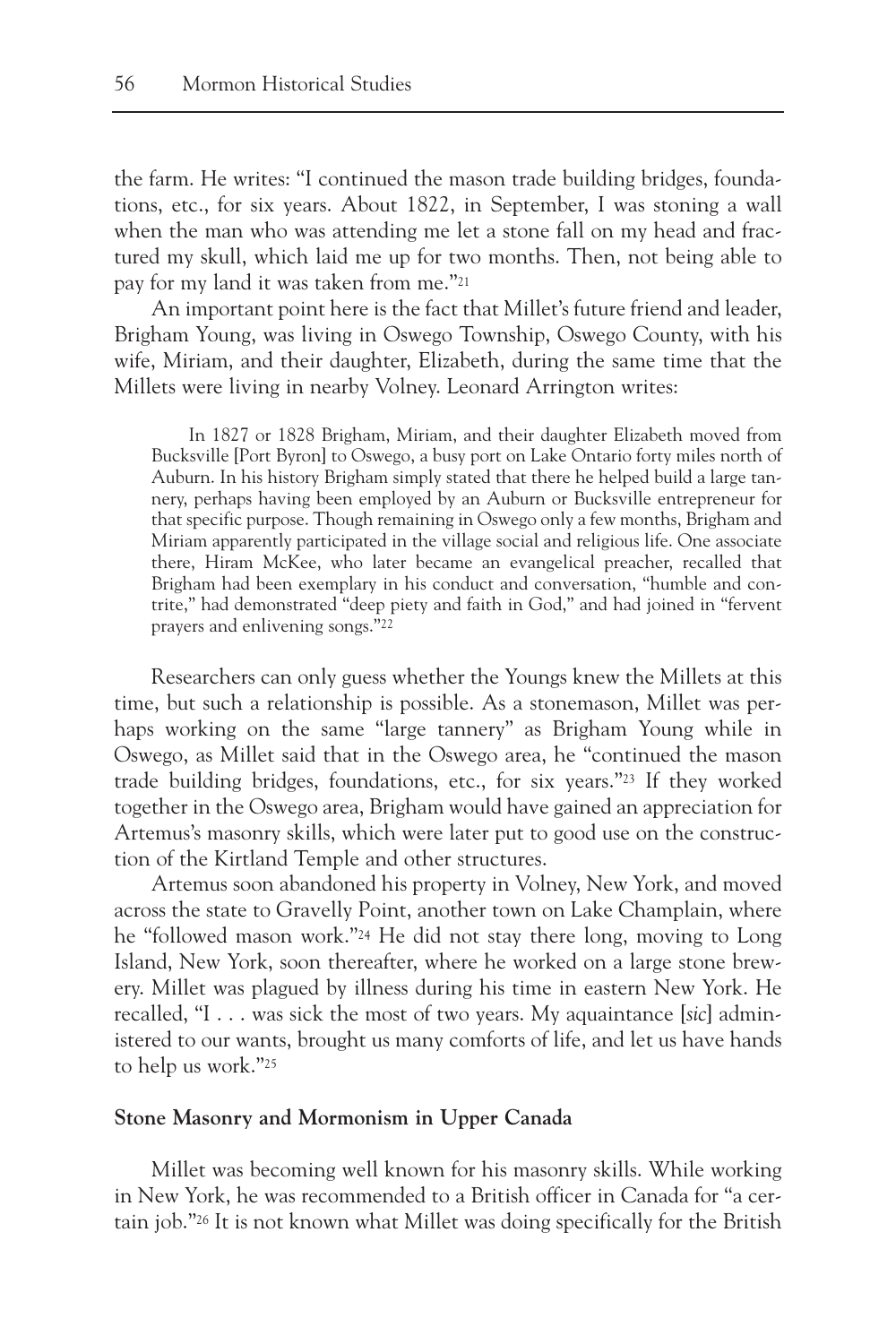Crown, yet it is known that he built a house in June 1829 and two large flour mills in 1830, both three stories high, "besides considerable other work."27 Millet's arrival in Canada became a turning point in his financial status. He was no longer the huckster losing everything, nor was he the man forced to leave his farm because of his inability to pay on a loan. He recalled that "my work increased as my acquaintance increased. And I put up building after building, built chimneys, laid foundations, etc., until it seemed I was to become a citizen and permanent resident." He did eventually become a Canadian citizen and bought a farm in Ernestown, Ontario.28

Most biographical histories of Artemus Millet cite his first meeting with Mormonism as a January 1833 visit from Brigham and Joseph Young. Actually, his first contact with Mormonism came earlier, in August 1832. A group of Mormon missionaries, including Joseph and Phinehas Young,29 spent the summer of 1832 in upper Canada, the first official missionaries to preach the Restoration in Canada. During their journey, the band of men spent six weeks preaching in Artemus's township, Ernestown. Eleazer Miller recorded, "Here thousands flocked to hear the strange news; even so that the houses could not contain the multitude, and we had to repair to the groves. Hundreds were searching the scriptures to see if these things were so. Many were partly convinced, and some were wholly, so, when we left."30

Millet, apparently impressed by the missionaries' message, received a blessing of healing at their hands. He later wrote, "I took cold which settled in my breast, and I did not get over it until the next August [1832], *when I received a witness of the Latter-day work* in a manifestation of the healing power."31 This event set the stage for Millet's baptism the following January at the hands of Brigham Young.

Though this event was the beginning of Millet's conversion to Mormonism, it may not be the first time he had heard its message. During the previous summer of 1831, Joseph and Phinehas Young were in Ernestown and Kingston preaching Reformed Methodism. Although they were Reformed Methodists, the Youngs—especially Phinehas—introduced the message of Mormonism to the listeners on the circuit. During a meeting in Kingston, the not-yet-baptized Phinehas interrupted and asked if anyone had heard of the "gold Bible"; he went on to explain it and bore a powerful testimony of the Book of Mormon: "I commenced by telling them that [the Book of Mormon] was a revelation from God, translated from the Reformed Egyptian language by Joseph Smith, jun., by the gift and power of God, and gave a full account of the aborigines of our country, and agreed with many of their traditions. . . . I bore a powerful testimony to the work, and thus closed my remarks and went to bed, not to sleep, but to ponder with amazement at the power that seemed to compel me thus to speak."32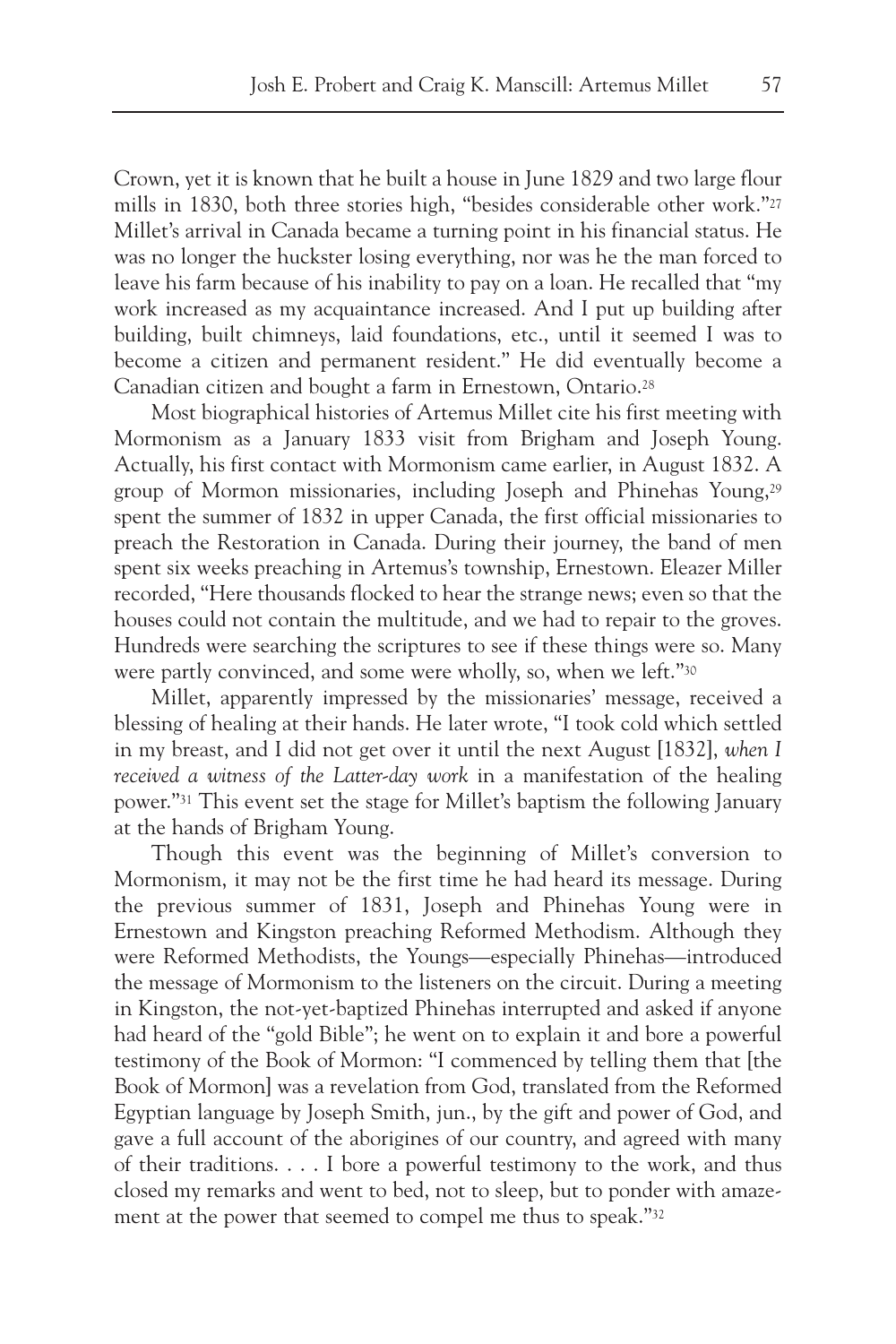Ruth and Artemus had two boys born to them while in Ernestown: George Jefferson in 1825 and Hiram Grannis in 1827. Ruth also gave birth to a stillborn son in 1828.33 Millet's joy over his young family, his business success, and his miraculous healing in Canada were suffused with sorrow when his wife, Ruth, "was taken sick of consumption, and after suffering two years died."34 He soon remarried. "Susannah Peters, daughter of Joseph and Jamima Peters, of Earnesttown," became his new bride.35

Artemus and Ruth had both been close to the Peters family before Ruth's death. Artemus had built a stone house for Susannah's father, Joseph Peters, during June 1829; and Susannah Peters had taken care of Ruth's children while Ruth was sick. A descendant of Artemus and Susannah Millet wrote of their relationship:

[Susannah] was acquainted with Ruth Grannis Millet and her husband Artemus Millet Sr. in Ernest Town, Upper Canada where they all lived. She consented to work for them, helping to take care of the children and the mother, as Ruth G. Millet had poor health.

She became attached to these children and their parents, and they loved her. Ruth's Mother, Grandma Grannis also thought a lot of Susannah and was very willing for her to marry Artemus and take Ruth's place as she requested. For Ruth died in March 1831, leaving 5 children: Colista (who died at age 4), Nelson, Emily, Mariah, George Jefferson and Hyrum.

At this time Grandma Grannis said, "I know of no one I would rather have to care for Ruth's children and take her place than Susannah." So, as Susannah was willing, she was married at the age of 27 to Artemus Millet, Sr. on the 15th of January 1832.36

# **Conversion of Artemus Millet**

In the winter of 1832–33, the newly converted Brigham Young set out on foot from Mendon, New York, to upper Canada with his brother, Joseph Young, who had been there the previous year with Phinehas Young and others. Brigham and Joseph continued preaching throughout the area during the wintry months of 1832–33.37 Brigham had a burning testimony of the restored gospel and desired to share it with others. Later in his life, Brigham said, "When I came into this Church, I started right out as a missionary, and took a text, and began to travel on a circuit."38 He further described his desire: "I wanted to thunder and roar out the Gospel to the nations. It burned in my bones like fire pent up, so I [commenced] to preach the Gospel of life to the people. . . . Nothing would satisfy me but to cry abroad in the world, what the Lord was doing in the latter days. . . . I had to go out and preach, lest my bones should consume within me."39

Artemus Millet was still living in Ernestown, Ontario, where he was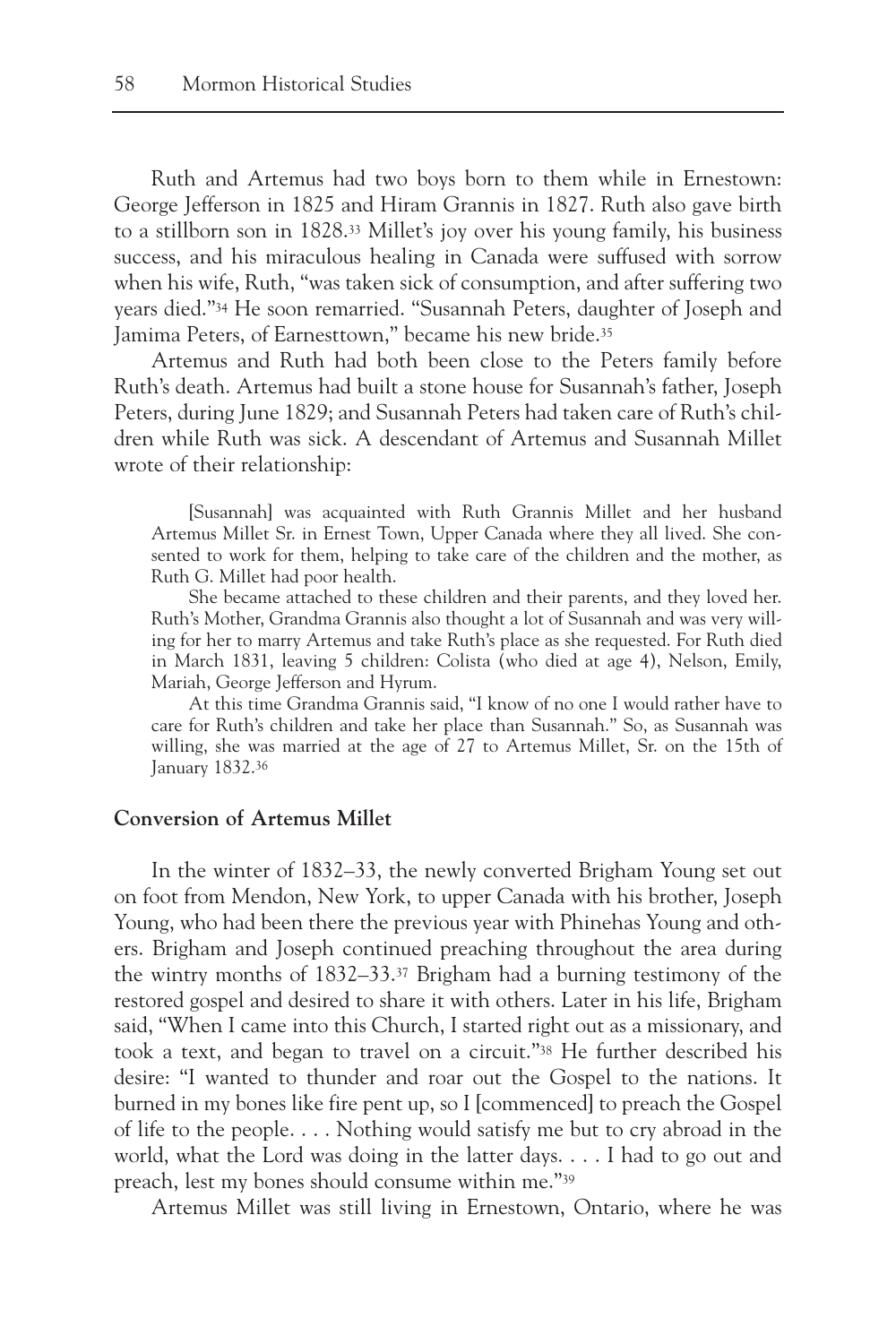contacted by the Youngs and acted on the previous manifestation he had received. He was baptized by Brigham Young and confirmed by Joseph Young in January 1833.40 The baptism took place in Loughborough, a township north of Kingston. Millet was one of a large body of converts baptized by the Youngs in Loughborough.41

# **The Kirtland Temple**

In June 1833, the Church began in earnest to build a temple in Kirtland. The previous winter, while Brigham Young was in Canada, the Lord instructed the Saints to build "a house of prayer, a house of fasting, . . . [and] a house of God" (D&C 88:119). The Saints were later chastened for not building the temple with haste. A revelation received by Joseph Smith stated, "Wherefore, ye must needs be chastened and stand rebuked before my face; For ye have sinned against me a very grievous sin, in that ye have not considered the great commandment in all things, that I have given unto you concerning the building of mine house" (D&C 95:3). That same day the Prophet wrote, "Great preparations were making to commence a house of the Lord; and notwithstanding the Church was poor, yet our unity, harmony and charity abounded to strengthen us to do the commandments of God. The building of the house of the Lord in Kirtland was a matter that continued to increase in its interest in the hearts of the brethren."42

Five days later, in a council of high priests, the conference voted "that the committee, (Reynolds Cahoon, Jared Carter, and Hyrum Smith), proceeded immediately to commence building the house; or to obtaining materials, stone, brick, lumber, etc., for the same."43 Hyrum Smith began writing letters to members of the Church in solicitation for Kirtland Temple donations. Artemus Millet received such a letter, which included a different, though sizable, request. He wrote, "In the summer Brother Hyrum Smith wrote to me that it was the will of the Lord that I should go and work on the Temple in Kirtland."44 Artemus acquiesced to Hyrum Smith's request and soon traveled to Ohio. Of this Artemus said, "I had 36 Scotch-masons working under me at this time. I turned the work over to them to finish and left my family in Canada, and went to Kirtland."45

The Kirtland Temple would have been a unique project for any contractor. The dimensions of the building were given in a revelation to the Prophet Joseph Smith on 1 June 1833, indicating that the temple should "be built after the manner which I shall show unto three of you, whom ye shall appoint and ordain unto this power. And the size thereof shall be fifty and five feet in width, and let it be sixty-five feet in length, in the inner court thereof" (D&C 95:14–15). Later, Joseph Smith, Sidney Rigdon, and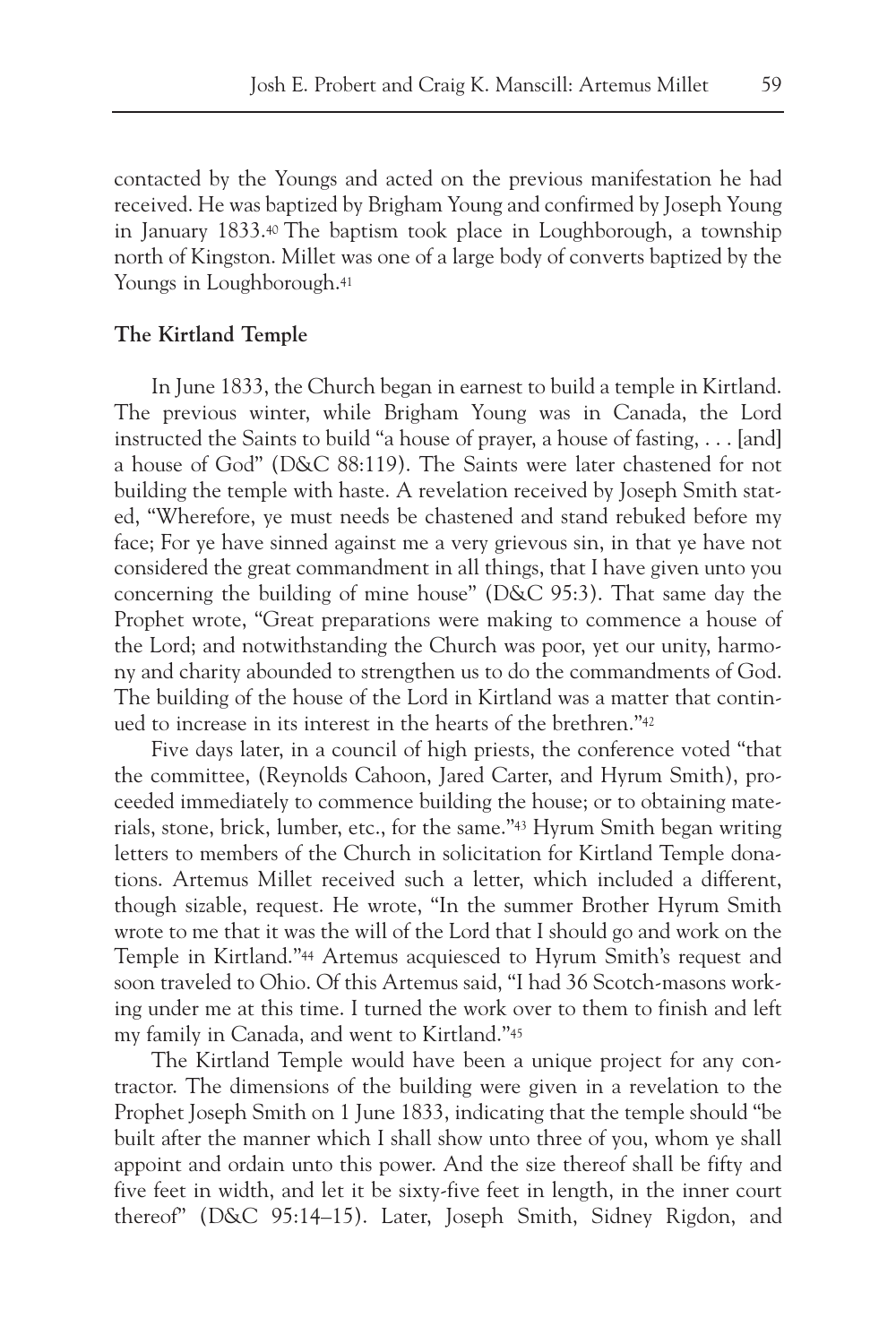Frederick G. Williams received such a vision.46

During the summer of 1833, Joseph Smith "called a council" to discuss the subject of building the temple. The Prophet asked those in attendance for their ideas. "Some were in favor of building a frame house, but others were of a mind to put up a log house," wrote the Prophet's mother. "Joseph reminded them that they were not building a house for a man, but for God; 'and shall we, brethren,' said he, 'build a house for our God, of logs? No, I have a better plan than that. I have a plan of the house of the Lord, given by himself; and you will soon see by this, the difference between our calculations and his idea of things.'"47 Contemporary documents reveal that the Prophet likely planned to build the house of the Lord out of brick.

Brick makers were among the ranks of the Kirtland Saints, but they were unsuccessful in working the Kirtland soil into brick. The bricks were failing, and eventually the kiln exploded, killing one man.48 This accident left the Saints in what architectural historian Elwin Robison calls a "materials crisis." The Prophet forbade the temple from being built by normal means, yet the men were unsuccessful in fulfilling his wishes of brick construction. Artemus Millet provided the answer to the Kirtland Saints' crisis—rubblestone construction.49

The Kirtland Temple appeared like stone from a distance, yet it was far from the dressed stone of the Nauvoo and Salt Lake Temples. It was made of rubble-stone construction—a technique used to create an expensive-looking veneer on a less-expensive building. Essentially, rough-hewn stones were piled on top of each other within a cement-like mortar. The exterior was then plastered, providing a smooth surface that hid the rubble stone. Afterwards, the walls were grooved or painted (a process called scoring) to produce the appearance of dressed stone. Buildings like this were popular throughout Ontario and Quebec, Canada—areas that occupied much of Millet's career as a mason before his conversion to Mormonism.

Artemus Millet arrived in Kirtland sometime during October 1833, where he was sustained as the superintendent of construction of the temple by a vote of the Kirtland high council. Elwin Robison writes that upon Millet's arrival, the temple foundation was already finished and some of the girders were in place.50 In a meeting on 10 October, work on the temple was suspended. A letter written by Fredrick G. Williams the same day explains why the work was halted. Writing to the Saints in Zion, he said that the suspension was "for want of materials; and to prepare and get all things in readiness to recommence it early in the spring."51

Benjamin Johnson wrote, previous to his brother David's death on 30 October 1833, that "the purpose of building the temple of brick was abandoned." He said that "a stone quarry at easy distance was opened to obtain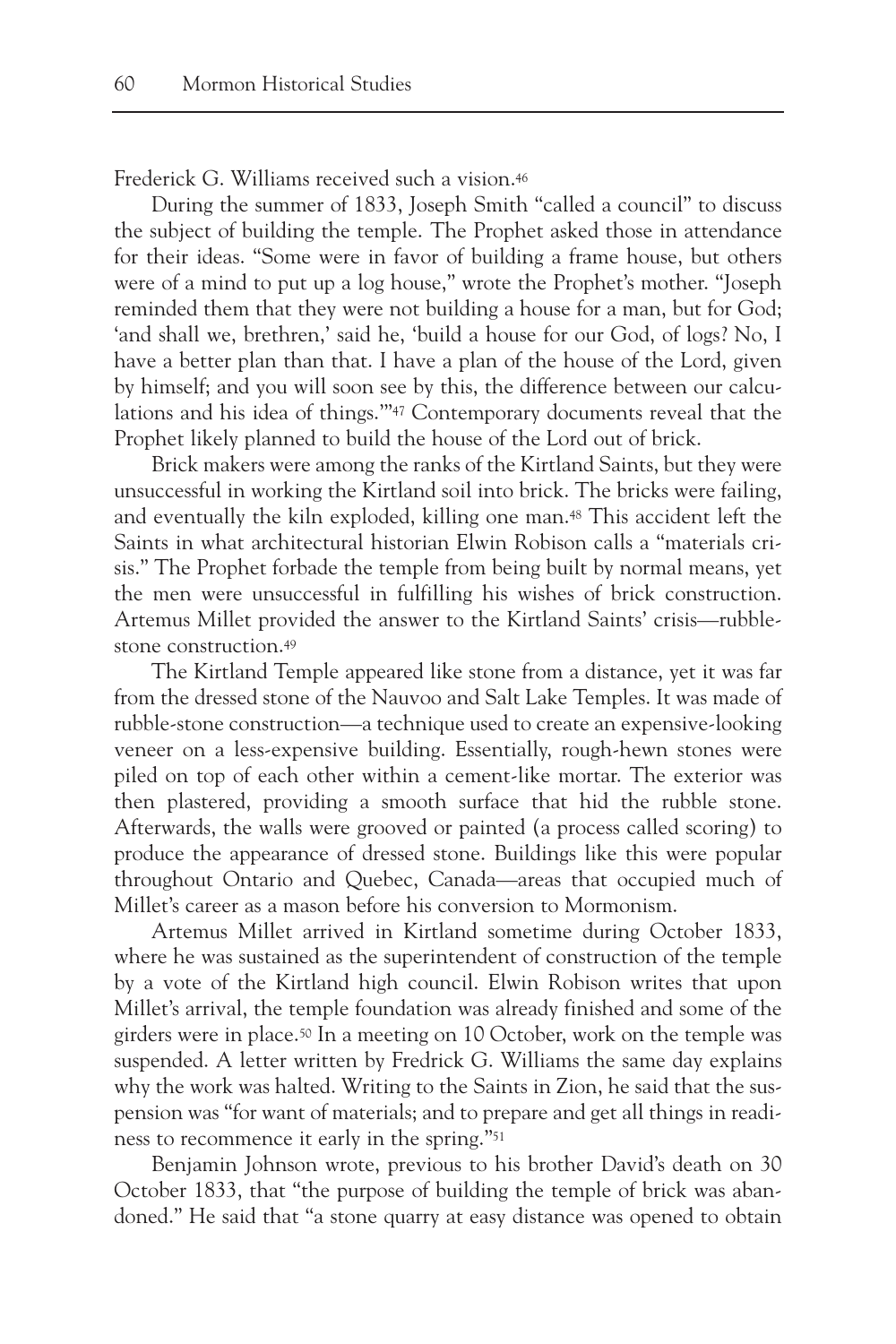the rock for its construction"52 This description coincides with an account of Artemus that comes from his grandson. "I helped in the selection of the stone for the building," he recalled. "After locating a suitable quarry of stone which when first taken from the ground was soft and easy to work, we began hewing it out in blocks with axes and piling them up to dry in the sun to harden making them suitable to use in the building."<sup>53</sup> After selecting stone



*Above: The St. James Church built in Maitland, Ontario, Canada, in 1826.*

#### *Right:*

*Photograph showing the scoring scraped into the mortar to make the exterior look like dressed stone. The Kirtland Temple had blue lines painted on its exterior instead of the grooved ones shown here.*

> *Photographs courtesy of Josh E. Probert.*

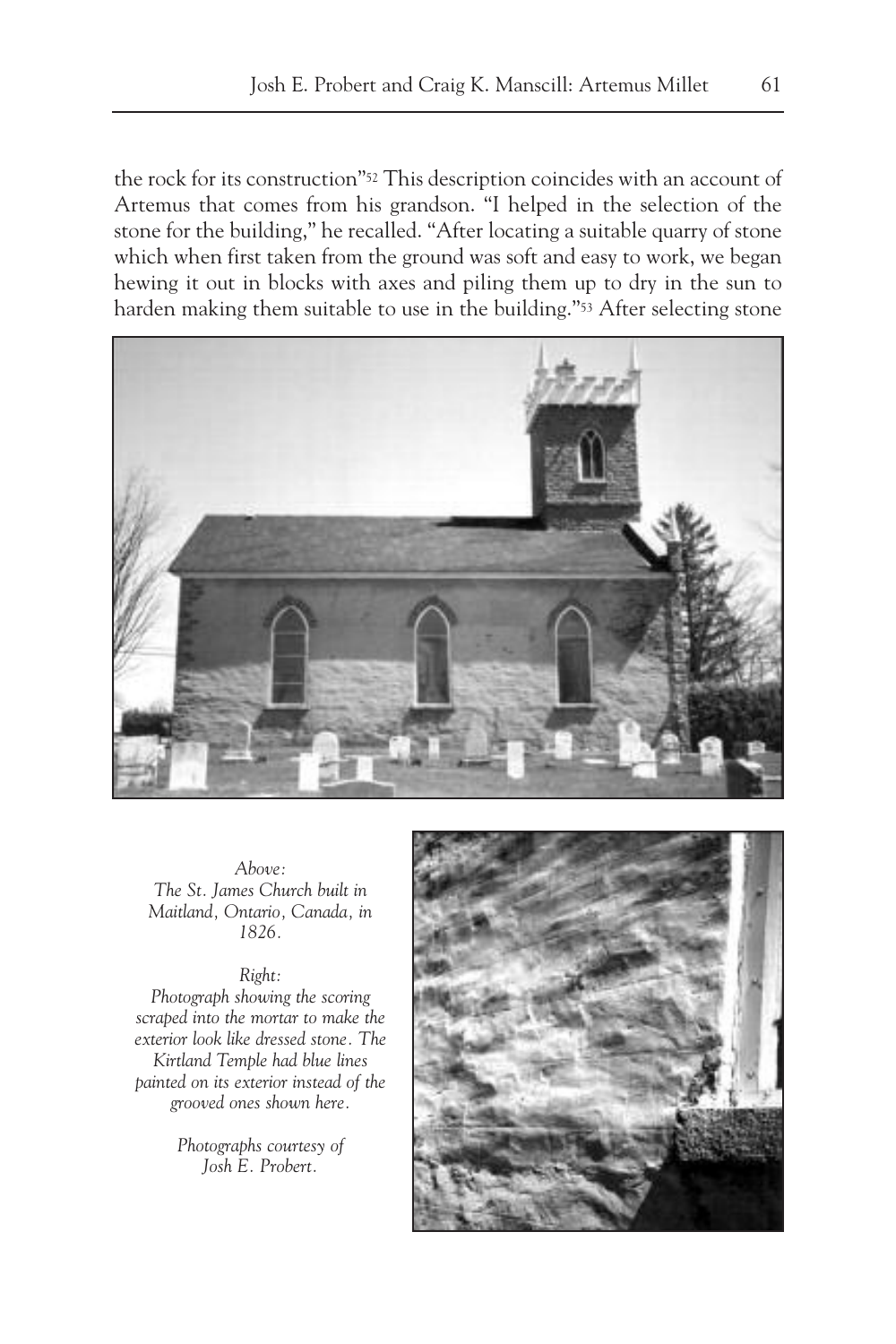to build the temple walls, Millet returned to Canada, leaving Jacob Bump in charge of the temple site.54 Concerning the construction site, Elwin Robison writes, "Except for workers stockpiling stone and seasoning timbers, . . . the work site was largely inactive until Millet's return the following spring."55

When Millet came to Kirtland, Joseph Smith was with Sidney Rigdon on a mission in upper Canada—an interesting crossing of paths. They returned on 4 November 1833. Therefore, because Millet met the Prophet in Kirtland, he would have had to return to Canada sometime between 4 November and the freezing over of Lake Ontario.56 Artemus did return to Canada, where he stayed throughout the rest of the winter, attending to matters of business while there. "On arriving in Earnest Town, Ontario, Canada," he wrote, "I collected my debts and sold my property on credit."57 Thus, having his own house in order, Millet could fully dedicate his time and concern to building the temple in Kirtland.

# **Temple Construction**

Millet returned with his family to Kirtland on 5 April 1834 and obtained property across the street from the temple site on Chillicothe Road. Living near the temple site, he was easily able to oversee the construction efforts. He also owned a lot outside of the town, which was most likely used for farming.58 Upon his return to Kirtland, Millet resumed work on the temple. He soon encountered difficulty in fulfilling his calling, though. Most of his labor force was drained by the men who left Kirtland as a part of Zion's Camp—a paramilitary endeavor to reclaim Church properties in Missouri. Joseph Smith departed Kirtland with the first band of Zion's Camp "soldiers" the month after Millet's return to Kirtland on 5 May 1834. Joseph wrote, "We left but few men in Kirtland, viz.: Elders Sidney Rigdon, Oliver Cowdery, a few working on the Temple, and the aged."59 The Zion's Camp exodus left Millet with limited manpower. Yet he was resourceful and accomplished much while the men were gone. Aroet Lucius Hale recalls, "Some Women and Children labord and tended mason. One sister I have forgotten her name drove two yoak of cattle and hauled rock."60 Ira Ames recalled that he worked the whole summer on the temple. "And when Joseph returned from Missouri he praised us much for our diligence."61

Millet returned to Canada in the spring of 1835. He recalled, "I called a [council] to know if I should go to Canada and return safe—it was sanctioned by the congregation."62 He took his own wagon to Niagara Falls and there embarked on the ship *Great Britain*.63 Interestingly, the *Great Britain* is the same ship on which Brigham Young had sailed on his second trip to Canada.64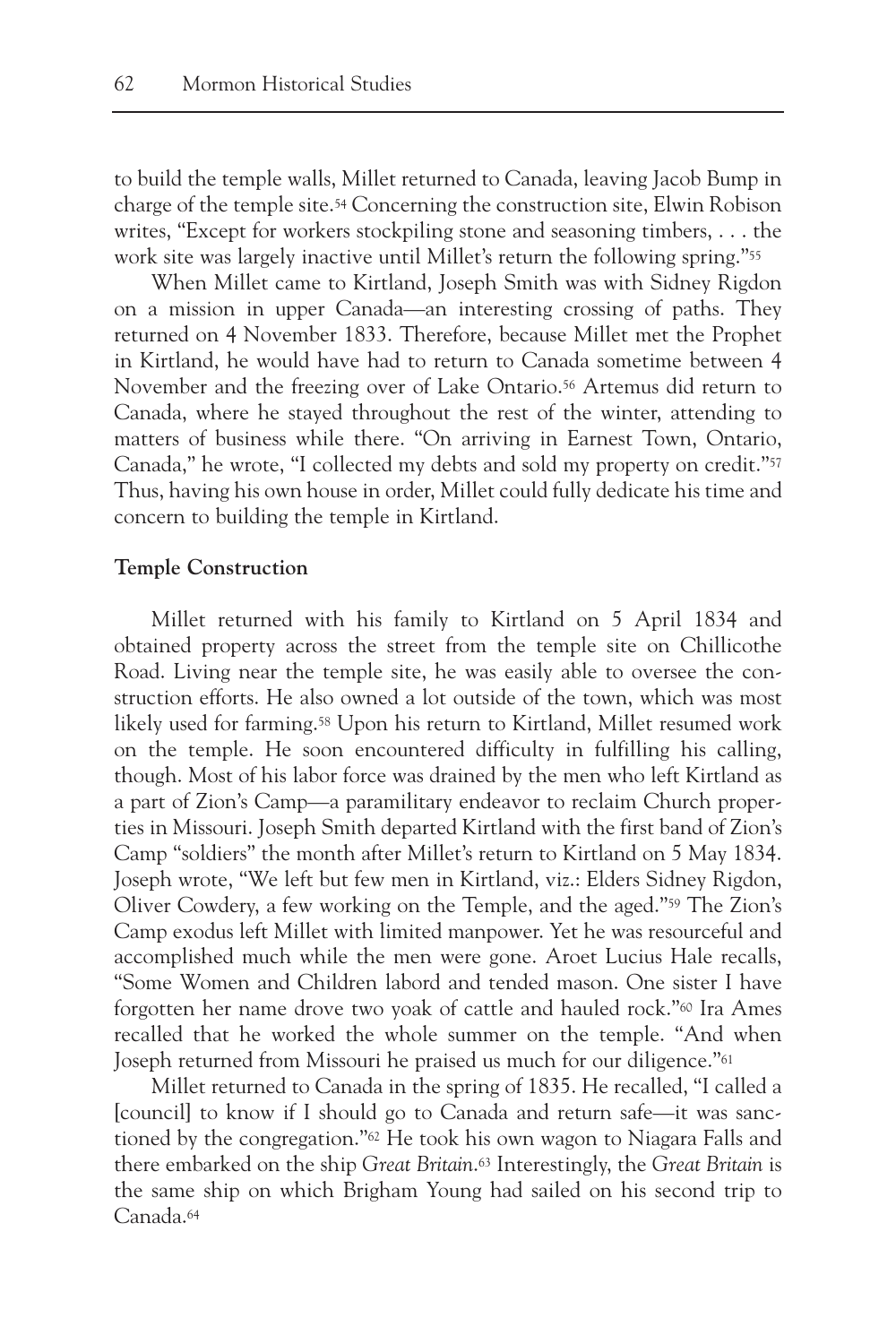

*The completed Kirtland Temple. Photograph courtesy of Community of Christ Library-Archives, Independence, Missouri.*

While in Canada, Artemus was visited by Elders Brigham Young and William E. McLellin during the first mission of the Twelve in 1835.<sup>65</sup> McLellin and Young crossed into Canada on 1 July. Low on funds, the two petitioned the congregations for money where they preached. Drawing on the funds of members in the area, McLellin recorded in his journal that on 7 July, "We received four dollars from brother Millet."66

Millet returned to Kirtland sometime between July and November of 1835 and continued work on the temple. His sore leg inhibited him somewhat, yet he said, "I continued working on the Temple as much as I could."<sup>67</sup> Along with Lorenzo Young, Artemus covered the rubble-stone walls with the stucco ("cement," in his words) during the fall and winter of 1835. Millet's reminiscences say that he worked "in company with Br. L[orenzo] D. Young," saying that their contract was for \$1,000. Joseph Smith's writings concur. On 12 November 1835, the Prophet wrote, "On the 11th they com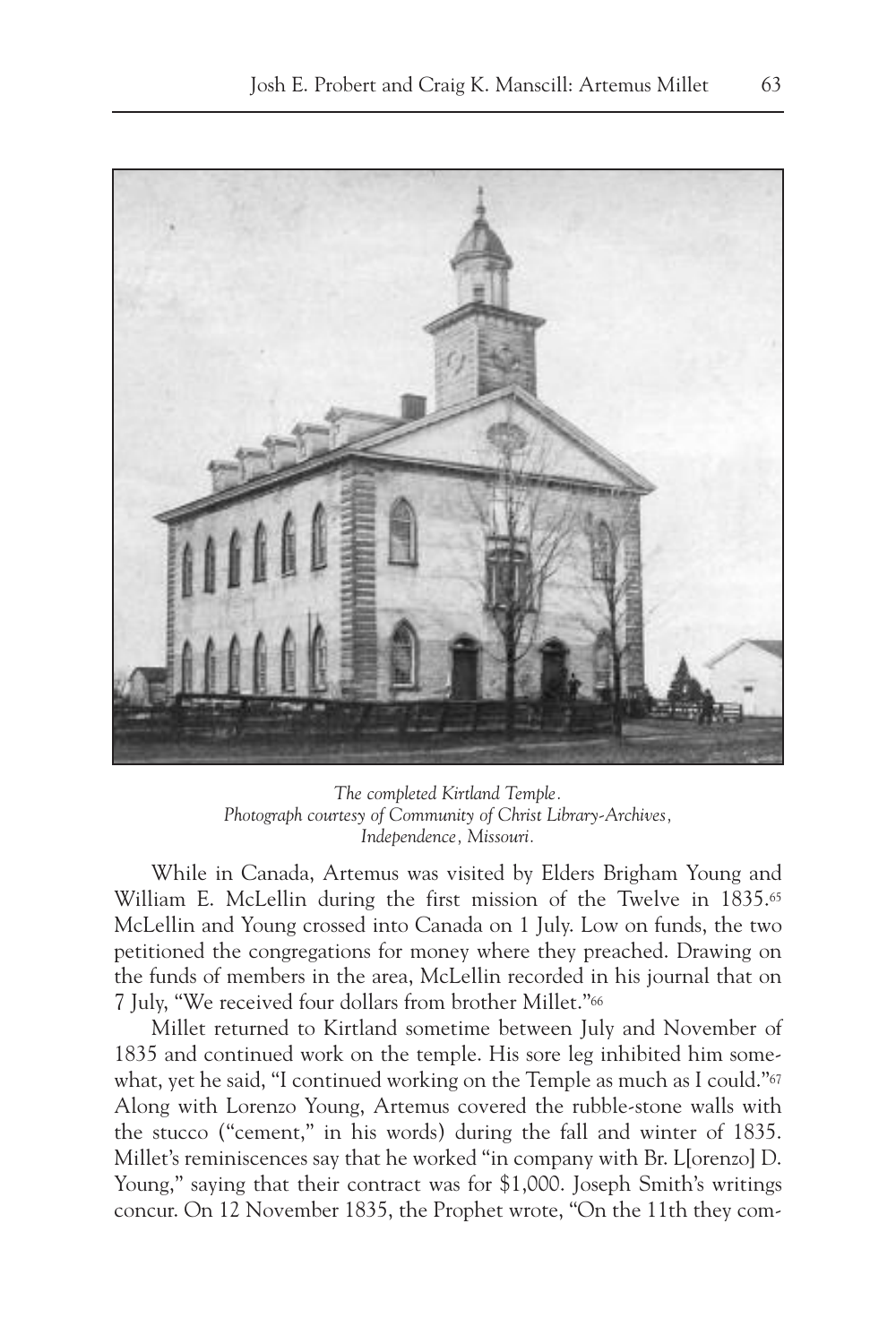menced plasturing and finishing the outside on Monday the  $2[nd]$ .... This job is let to A[rtemus] Millet & L[orenzo] Young, at \$1,000[.] They have progressed rapidly since they commenced."68

Artemus was taken ill with cholera while working on the temple. He received a blessing of healing through the laying on of hands from the Prophet Joseph Smith and immediately began to be healed. He recorded, "The vomiting and purging ceased and I began to mend from that very moment."<sup>69</sup>

Much has been said concerning the exterior stucco of the Kirtland Temple. The common story is that the women of Kirtland donated their fine china to be crushed and mixed in with the stucco, thereby adding a shimmering surface. That glass was put into the plaster is true, yet there are no records that tell of any fine china. Artemus's journal and other contemporary accounts use the phrase "old glass and crockery." His son recalled, "Artemus sent men and boys to the different towns and places to gather old crockery and glass to put in the cement."70 Stories about fine china being mixed in the Kirtland Temple stucco do not appear on the historical record until 1940—over a hundred years after the dedication of the temple.71

After the stucco, or "hard finish," completely covered the building, Joseph Young painted "blue shadow lines to imitate cut-stone masonry."72 And Brigham Young supervised the painting of the upper and lower courts, beginning 22 February 1836, while the Prophet and others were already using the attic offices.73 The fine work of these men, combined with the aid of the Kirtland women, fulfilled the Prophet's wishes to have a house made not of logs but of the finest craftsmanship.

The temple was completed by late March 1836.74 Yet earlier, on 7 March, the Prophet called a meeting of the Church "for the purpose of blessing, in the name of the Lord, those who have heretofore assisted in building, by their labor and other means, the House of the Lord."75 He said that "those who had distinguished themselves thus far by consecrating to the upbuilding of the House of the Lord, as well as laboring thereon, were to be remembered; that those who build it should own it, and have the control of it." Sidney Rigdon performed the blessings. Reynolds Cahoon, Jacob Bump, and Artemus Millet "were blessed with the blessings of heaven and a right in the house of the Lord in Kirtland, agreeable to the labor they had performed thereon, and the means they had contributed."76

The temple was a beautiful structure—different from the building that visitors see today, however. Millet's original plaster is no longer on the building, as it was replaced in 1955. The original plaster was much darker and appeared to be a grayish blue. (It can be seen on display in the Community of Christ's Kirtland Temple Visitors' Center today.) The roof was most like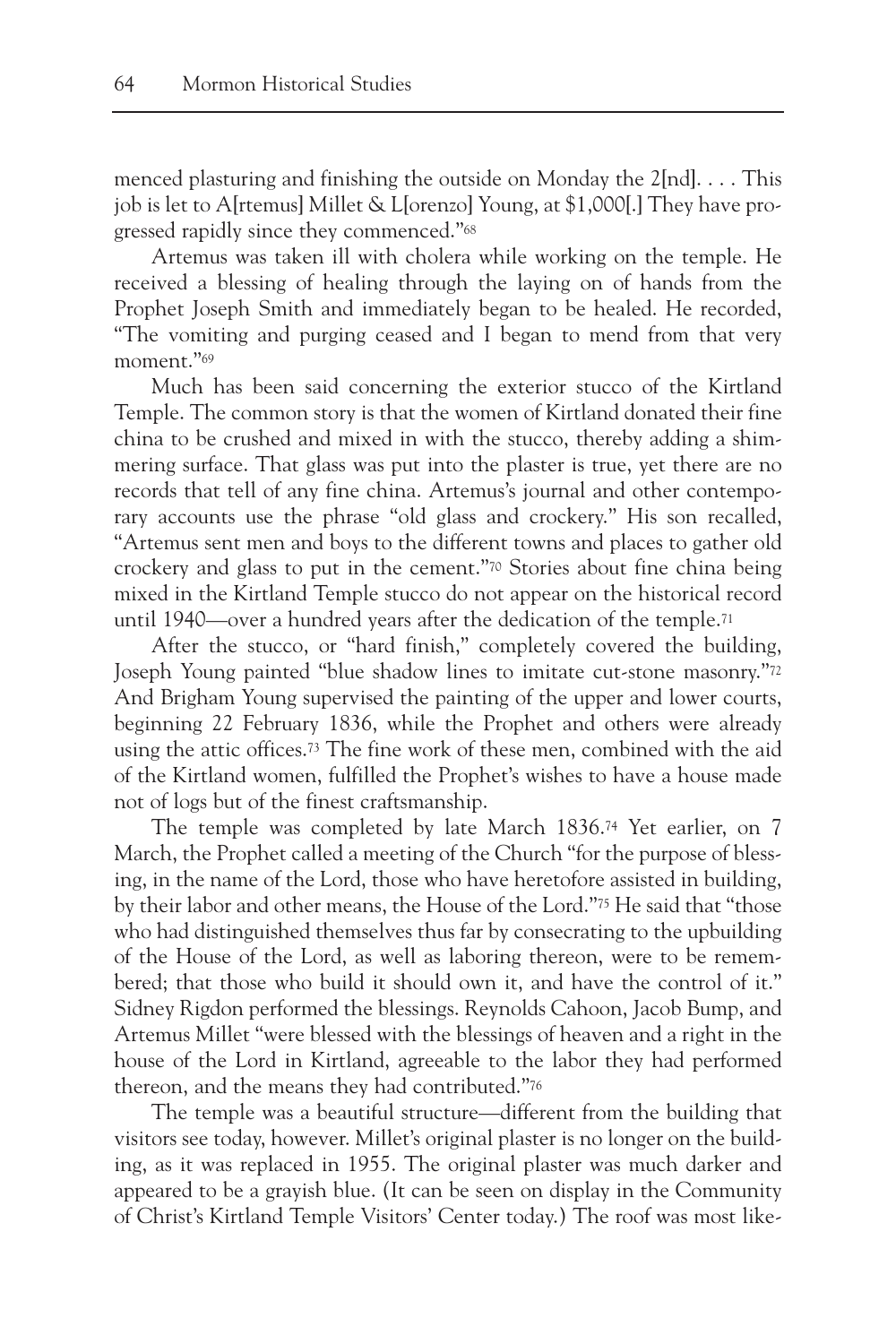ly painted with red linseed oil. And the original color of the front doors was green; the green color can still be seen where small sections of the paint on the inside of the doors have worn off, exposing the green paint.77 This drastic color scheme fits in well with the finest architecture of the time. For example, although earlier than the Kirtland Temple, the interiors of Mount Vernon or the White House, both Federalist/Georgian structures, show that bright paint colors were *en vogue*.

Tradition claims that Artemus Millet kept secret the means by which he produced the temple's stucco and that it is still irreproducible. This thinking originates from a recollection of his son, Joseph Millet. In a reminiscence about his father, Joseph wrote, "Artemus Millet claimed that the secret was given him by revelation. Many have tried to solve the problem but have failed."78 Millet may have felt inspired in how to mix a stucco with the glass in it or how to work effectively with the Kirtland soil. However, stuccoed exteriors are ubiquitous throughout Ontario, Canada, and the eastern United States, so Artemus's stucco was not a novel idea *per se*.79

# **Artemus in Kirtland: Loyalty, Mission, and Financial Contributions**

Like many of the men in Kirtland, Artemus Millet served a mission following the dedication of the Kirtland Temple, laboring with Oliver Granger, another of Joseph and Brigham Young's converts. Granger had labored with Millet on the temple, even though Granger had lost most of his eyesight in a gun accident.80 The 1836 mission most likely took place after the Kirtland Temple dedication, when many of the men went on missions, "armed with [God's] power."81 Millet and Granger labored in Highland County, Ohio, a county considerably south from the Kirtland area.82

In 1837–38, a great falling away from the Church occurred among the Kirtland Saints. The failed Kirtland Safety Society Anti-Banking Company was one of the main catalysts of the criticism of Joseph Smith's leadership.<sup>83</sup> Joseph Smith wrote of these times:

It seemed as though all the powers of earth and hell were combining their influence in an especial manner to overthrow the Church at once, and make a final end. Other banking institutions refused the "Kirtland Safety Society's" notes. The enemy abroad, and apostates in our midst, united in their schemes, flour and provisions were turned towards other markets, and many became disaffected toward me as though I were the sole cause of those very evils I was most strenuously striving against, and which were actually brought upon us by the brethren not giving heed to my counsel.84

Artemus remained supportive of the Mormon leader throughout this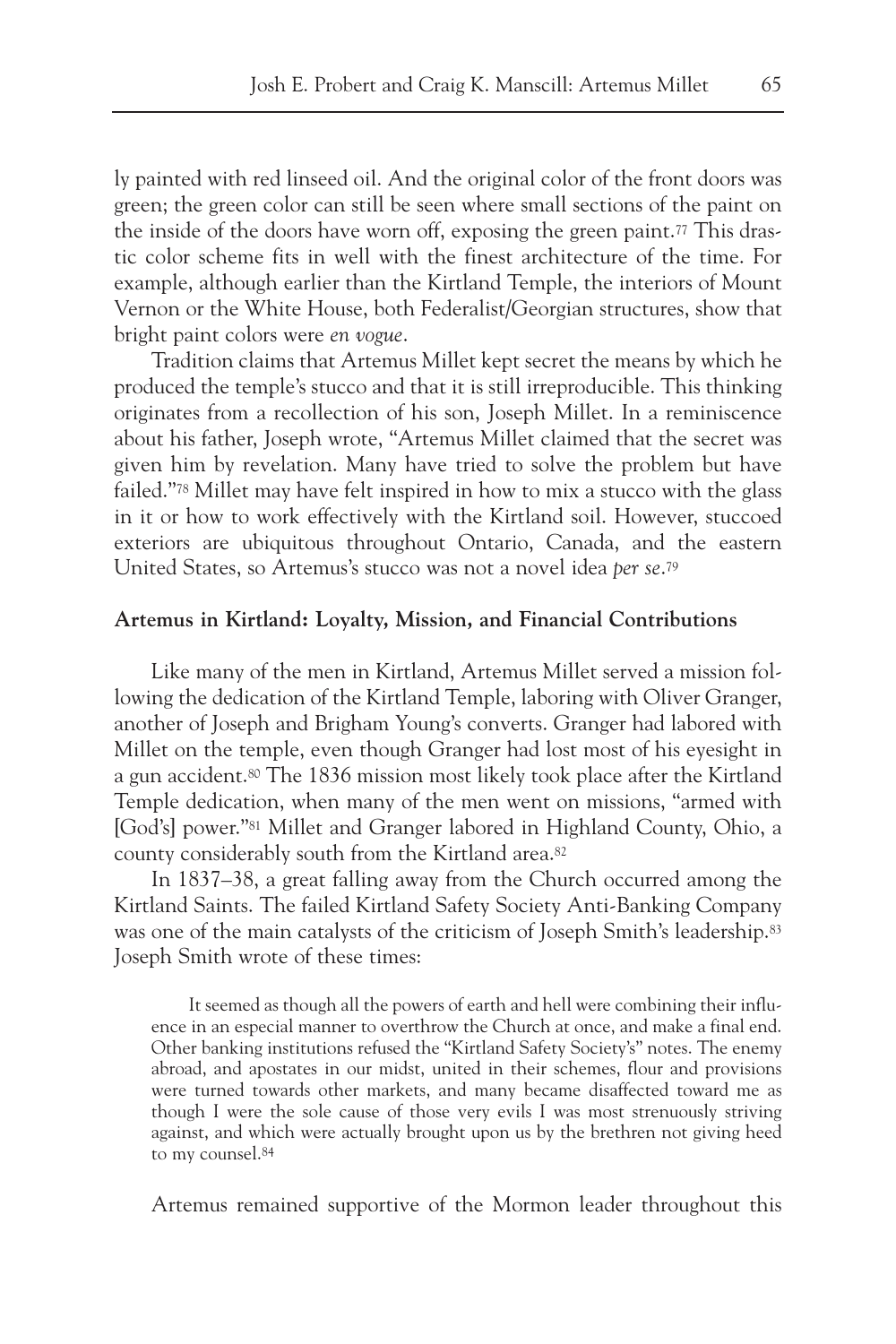tumultuous time. A good example of this support occurred on 29 May 1837 during a meeting of the Kirtland high council. Artemus, along with four others, brought charges against Presidents Frederick G. Williams and David Whitmer and Elders Parley P. Pratt, Lyman Johnson, and Warren Parrish:

We, the undersigned, feeling ourselves aggrieved with the conduct of Presidents David Whitmer and Fredrick G. Williams, and also with Elders Lyman E. Johnson, Parley P. Pratt, and Warren Parrish, believing that their course for some time past has been injurious to the Church of God, in which they are high officers, we therefore desire that the High Council should be assembled, and we should have an investigation of their behavior, believing it to be unworthy of their high calling—all of which we respectfully submit.

> Abel Lamb Nathan Haskins Harlow Redfield Artemus Millet Isaac Rogers<sup>85</sup>

Besides faithfully defending the Prophet and contributing to the construction of the temple, Artemus was financially charitable. A wealthy man, Millet was likely a donor to the temple funds, although there are no extant records of temple donations. Yet some of Millet's other financial contributions have been well documented. A ledger book from the Newel K. Whitney Store reveals Millet's incredible generosity. There are at least fiftythree instances between 12 November 1836 and 15 April 1837 when Artemus Millet paid for someone else's order.86

# **Interim: Canada and Chagrin Falls, Ohio**

We do not know for certain when Artemus and his family left Kirtland. We know only that it was after the "Kirtland bank broke."<sup>87</sup> This means that Millet probably left sometime after November 1837, when the Kirtland Safety Society officially closed. Most who remained faithful throughout the Kirtland apostasy removed to Missouri to join with the rest of the Church. Yet Artemus did not go to Missouri. He returned to Canada, not meeting up with the Church again until April 1843 in Nauvoo, Illinois.

Even after making the 1833–34 and the 1835 trips to collect money owed to him, Millet continued to have debtors.88 He said that in 1833 he had "sold out on credit."89 In light of the fact that he had thirty-six employees at the time he sold out, Artemus owned a formidable organization and was expecting considerable remuneration for his property. Yet he was unsuccessful in collecting the money owed him. Describing the endeavor, he terse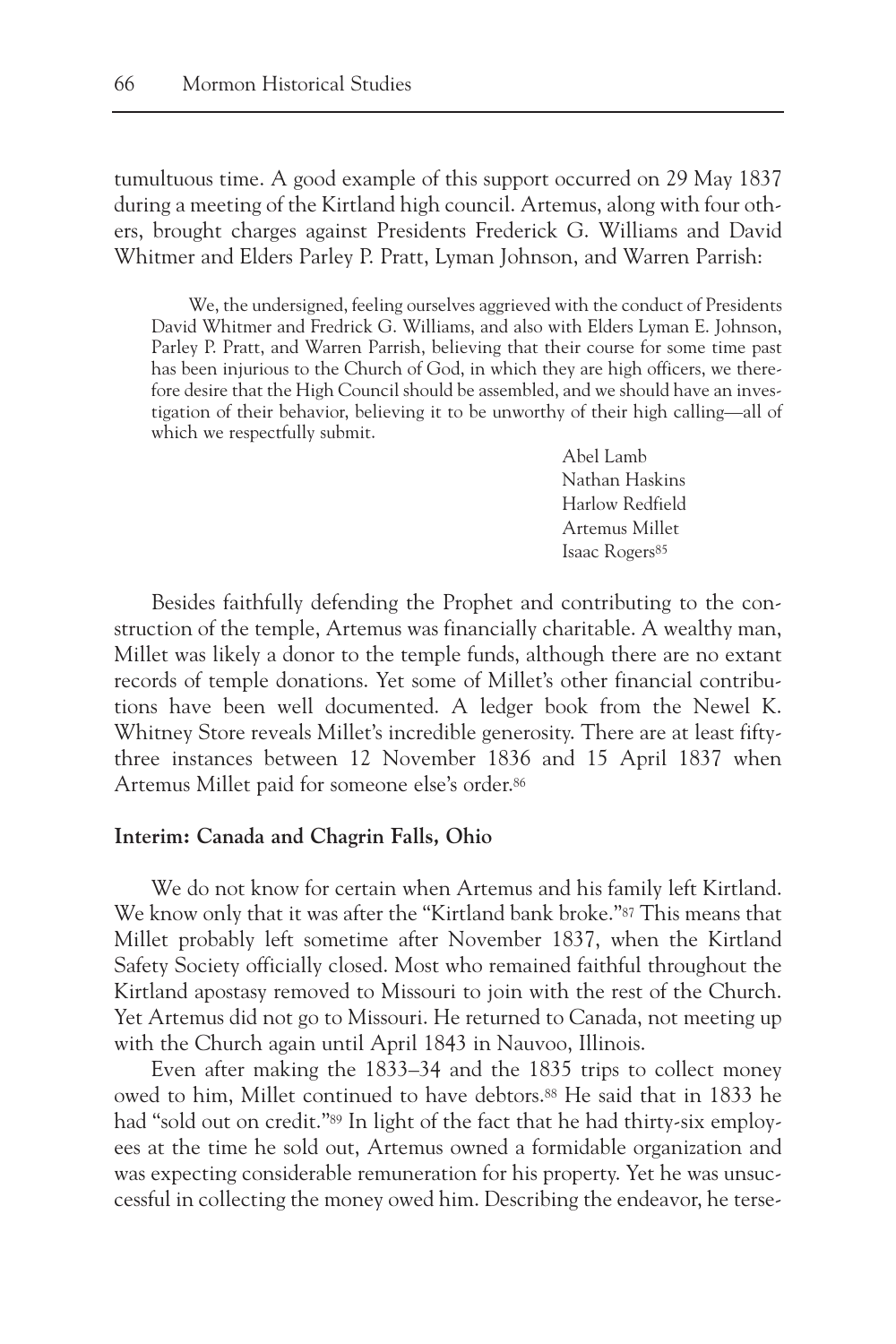ly said that he "failed."90 Furthermore, Millet's private property, presumably his home and farm, was also taken from him. Joseph Millet recalled that "As soon as we got back into Canada, the war broke out. My father known to be a Yankee, had to flee from Canada and went back to his brother William Millett at Stockbridge, Vermont. Father had taken no hand in the rebellion, ignorant of the movement, but his property was confiscated."91 Having lost his property and masonry business, Artemus took up employment with the Canadian government. He worked for "two seasons on arched bridges for the government . . . [and was an] overseer of the projects for a part of the time."92

In November 1839, Susannah gave birth to William, a new son who died soon thereafter in 1841.93 For unknown reasons, Susannah Peters, Millet's second wife, died on 3 October 1840 or 1841.94 He was single for the next two or three years, which was a tragic time for him. The Kirtland apostasy would have been fresh on his memory; and he had returned to Canada only to lose his business and property. Then, his wife died, leaving him with eight children to take care of, one of whom would soon die.95

After all of these events, Artemus returned to Kirtland, Ohio. Being single and without means, he sadly recalled of his children, "[I was not] able to take them with me."96 His son remembered that after their mother died, "my father hired the children taken care of and six boys boarded out until he could go to Ohio and get means to take us there, but as soon as father left, my mother's relatives had us all bound out."97

Deed records show that Artemus still owned his property in Kirtland, whereas many members of the Church had lost theirs or sold out for a minimal price. Apparently, Artemus's oldest son, Nelson, stayed on the property in Kirtland, not moving west with the Church or back to Canada with his father. Nelson had married Augusta Bump, the daughter of Jacob Bump, an important contributor to the Kirtland Temple construction. Artemus would later deed his Kirtland property to Nelson on 28 November 1842.98

While in Kirtland, Artemus worked to gain money to move to Illinois through masonry work in Chagrin Falls, a town approximately thirty miles south of Kirtland.<sup>99</sup> A large mill was built in Chagrin Falls during the time Millet was there. Not much is left of the original, yet Elwin Robison believes that the masonry of an extant well was done by Millet.100

Artemus regained his children in the summer of 1842. His oldest daughter, Emily, and her husband William Macdonald boarded a steamer at Fairport Harbor and headed toward Buffalo, New York, where they continued to Lewiston, Ontario. William, apparently a generous man, visited all the children and dressed them in new clothes. He arranged to "kidnap" the children from those whom Susannah Peters's family had indentured them to. Joseph Millet recalls: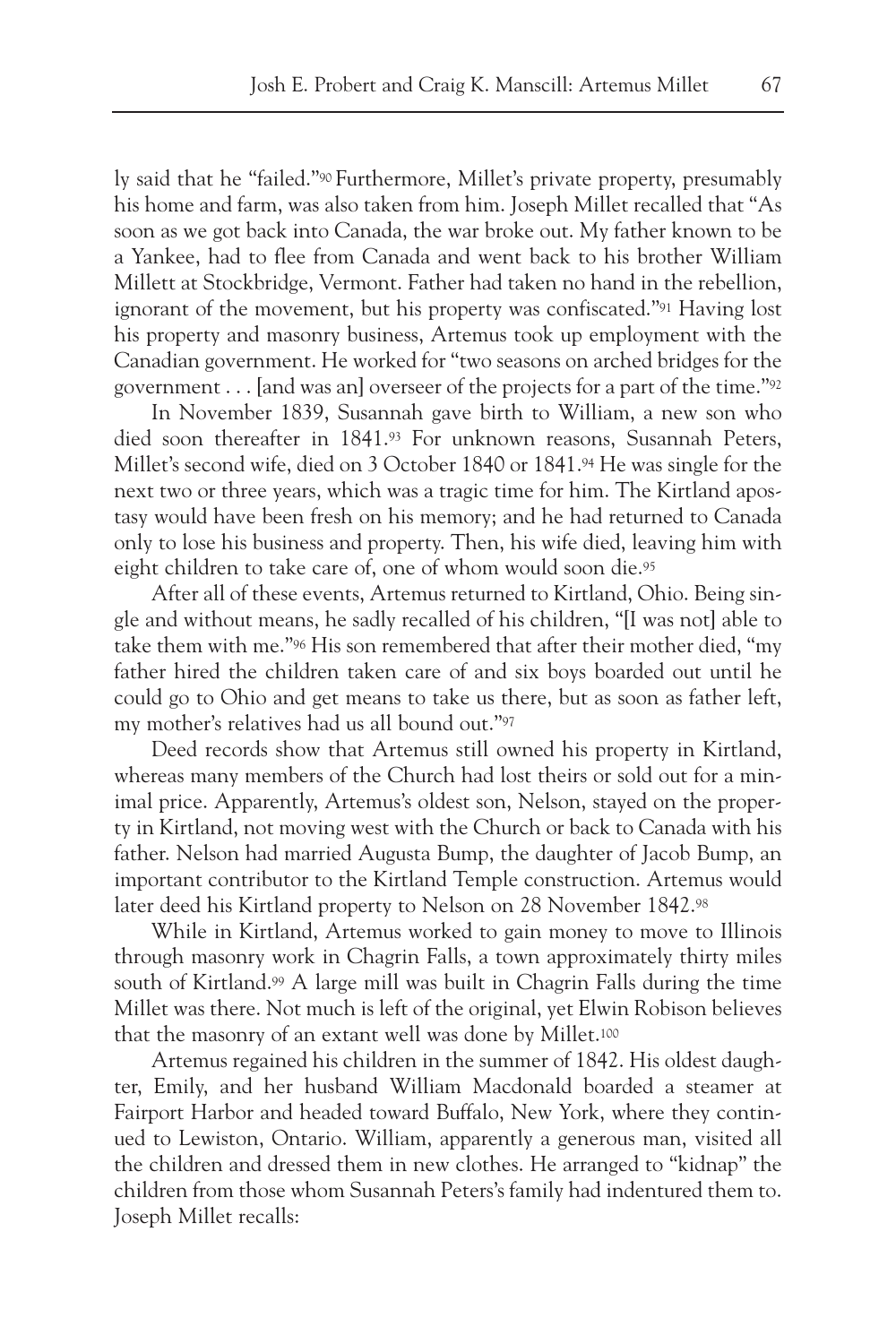[William Macdonald] prepared an entertainment at the hotel for the children and friends. Buggies were sent for the children early in the morning, and an invitation to those whom they lived with to be there at 3 p.m. They all came and got their dinner. They found their dinner waiting, but the children were not there.

Then the buggies drove up to Grannis Hotel, the children were put into a four horse coach. The driver cracked his whip, no time to delay. The fastest the driver ever made between that place and Kingston, so he said.

As we stopped, the Captain (of the steamer) said, "Mack, what kept you so long[?] We came as soon as the children arrived."

Then the driver says to the Captain, "Sir please, look at my puffing horses."

When we were half or three quarters of a mile from shore, "Boom," spoke the cannon, and up signaled the flag for the steamer to come back. We went on, the captain says, "Can't go on that side this time, Mack," and smiled. Macdonald commenced to lay his plans with the captain on the Lake Erie steamer and at the hotel in Buffalo, then with the Captain on the Ontario Steamer, then with friends in Canada. All worked out well, didn't know as anyone was ever prosecuted or not for the kidnapping. . . .

We arrived in Kirtland safe, then I could remember when we lived there before and of taking father's lunch to him while he was working on the Temple.101

Artemus left Kirtland in the fall of 1843, this time with his children. Nelson, Emily, and their spouses remained in Ohio.

#### **Nauvoo**

Artemus said that he left for Nauvoo in the fall of 1842. He took awhile to get to Illinois because he did not arrive until April 1843, "just in time for conference."102 The Church had progressed rapidly since Millet was last with the main body of the Saints in Kirtland. The Nauvoo Temple was under construction, many important doctrinal developments had occurred, the Quorum of the Twelve had been to the British Isles and back, and Church membership had grown considerably.103 The same month that he arrived in Nauvoo, Artemus Millet remarried on 20 April 1843. He was wed to Almira Prichard Oaks, called "the Widow Oaks" in his reminiscences.104 Brigham Young performed the ceremony.<sup>105</sup>

Millet said that while he was in Illinois, he "worked on the Nauvoo Temple more or less for two years." Yet he was kept from being as fully immersed in the work as he had been in Kirtland because he "was sick a considerable part of the time."<sup>106</sup>

Hancock County records do not show Artemus owning land in the Nauvoo area. Nelson, the son who stayed in Ohio, however, had many holdings throughout the county. Nelson had become "an eminent lawyer and owner of the Steamship Erna, which sailed on the Missouri River."107 A family history tells that upon coming to Nauvoo, Nelson and his brother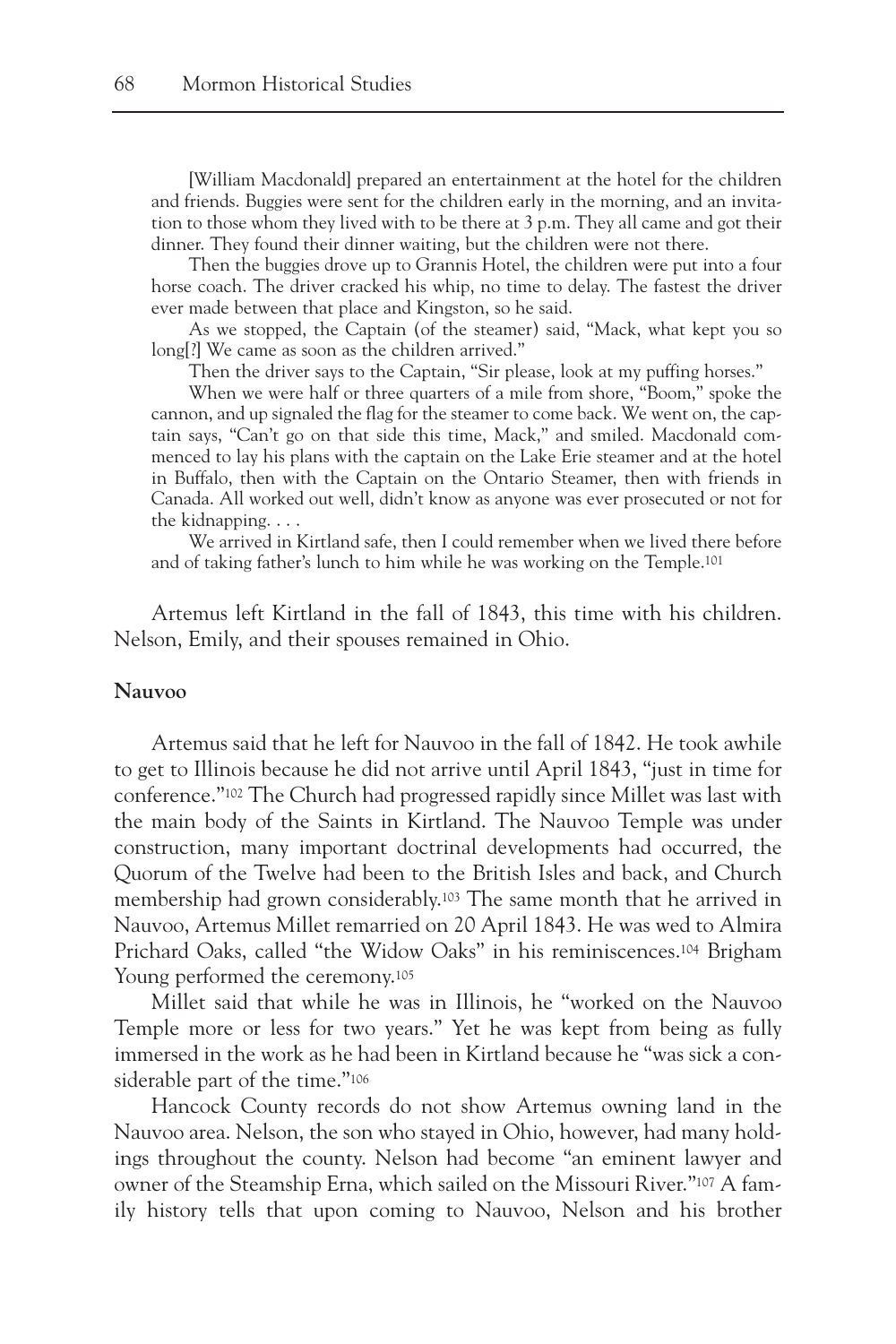George, out of sympathy for their father, brought a boat loaded with food.<sup>108</sup> We do not know whether Artemus lived on property purchased by his son for him. None of Nelson's holdings were in Nauvoo itself but were in surrounding townships. It was not uncommon for Church members to live outside of Nauvoo proper, so Artemus likely was living on property his son had purchased.

The Millet family was one of the first to know of the martyrdom of Joseph and Hyrum Smith in the Carthage Jail. Artemus's son recalled this time:

We were in Nauvoo four years and mobbed and drove with the Saints. I have seen the Carthage Jail and saw the martyrs on the day after the martyrdom. Vasco Call,109 myself, my brother Artemus, and another boy [were] at the old jailhouse on the Lahash [LaHarpe?] Road where the Carthage and [Pontoosuc] Roads cross . . . when William and Wilson Law and Dr. Foster drove by (from) Carthage on their way to [Pontoosuc]. Their horses were going as fast as they could travel. One of the Law's hollered out, "Dig a grave for Joe Smith for he is dead."

We gathered our cows and ran them nearly all the way to Nauvoo,  $(6 \text{ miles})$ and told the folks what we had heard. Some believed it; others did not. But the messenger in the night confirmed our statement.110

After the death of Joseph and Hyrum Smith, Artemus sustained Brigham Young and the Twelve as the successors to Joseph Smith. His support is evidenced not only by his removing to the Salt Lake Valley but also by his participation in priesthood ordinances in Nauvoo under their direction. He was ordained a high priest by Noah Packard some four months after the Prophet's martyrdom, on 7 or 8 October 1844.111

Millet was received into the high priests quorum the day after his ordination and received his ministry license the next year, on 23 March 1845.112 On 24 December 1845, he and Almira were endowed in the Nauvoo Temple.113 The attic story of the temple had recently been dedicated for ordinance work the month before on 30 November 1845.114 They received their endowments during the well-known period when the Church leadership was working long hours into the night, hoping to endow all who desired to be endowed before abandoning Nauvoo and removing to the Rocky Mountains.

# **The Exodus: Millet on the Mormon Trail**

Artemus Millet left Nauvoo sometime in the summer of 1846. He recalled that he "was sick all summer on the prairie near Bonaparte, [Iowa]."115 Bonaparte was a ferry-crossing point on the Iowa trail approxi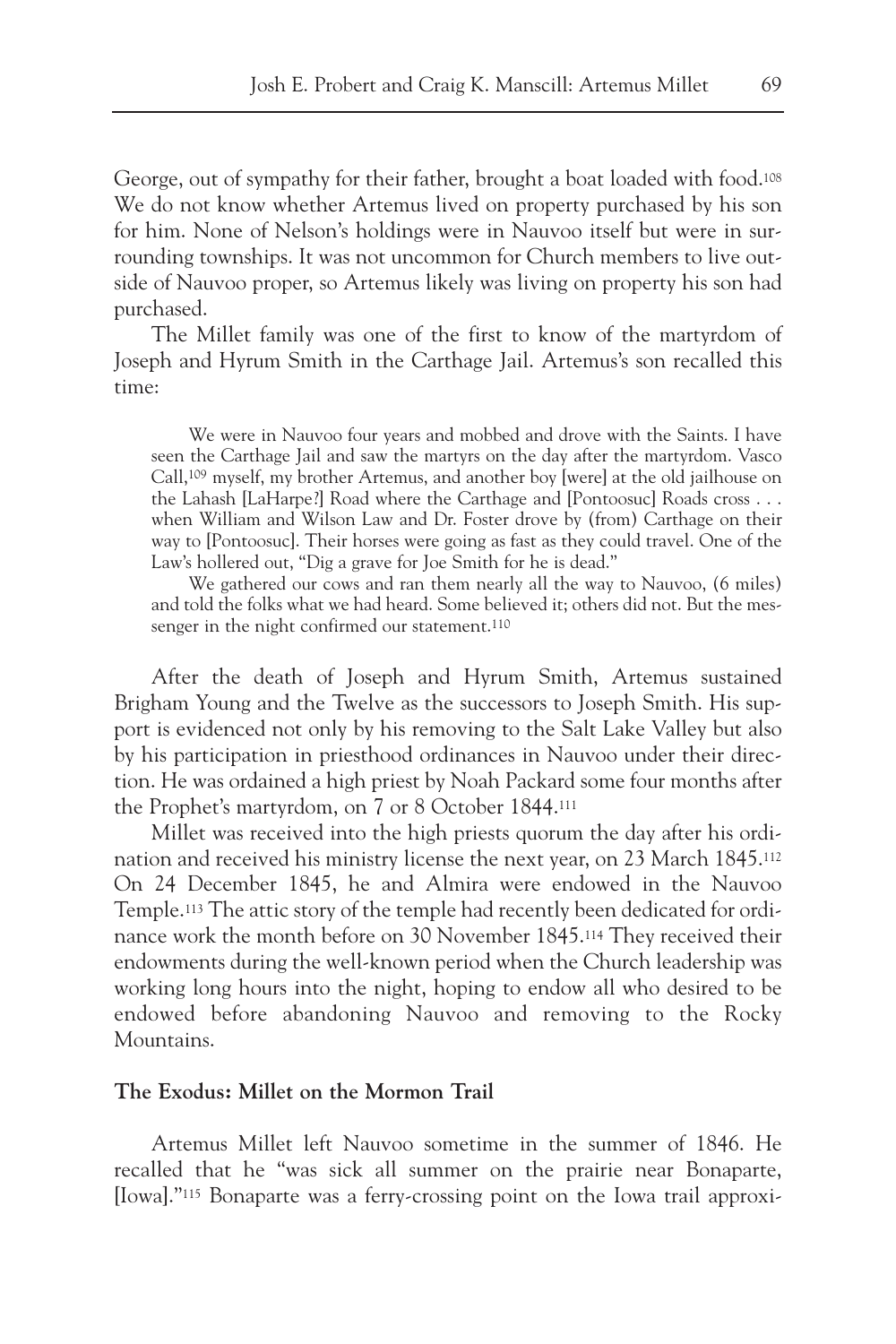mately thirty miles from Nauvoo on the Des Moines River.116 Because of illness, Artemus had to travel slowly through Iowa, even in the summer months. Fox River is only eighty miles from Nauvoo, yet he did not reach that point until October. Here Almira became ill and passed away. Of that time, he wrote, "My wife was taken sick and I had her taken up on Fox River, Iowa, where she died in October."117

Artemus was without a wife until he remarried one year later in 1847, a marriage that would last only one year. He recalled, "The next October I married Triphenia Booth, sister to Brigham Young's first wife. After living with me a year she left me at Council Point."<sup>118</sup> It is not certain if by "she left me" Artemus meant that Triphenia died or just abandoned him in western Iowa, but it appears to be the latter.

In March 1848, Artemus remarried yet again. He married a woman named Nancy Lemaster in Kanesville, Iowa.119 A listing in the *Frontier Guardian* places the marriage on 11 March 1849.120 Elder Orson Hyde performed this marriage. Artemus had moved into Kanesville, presumably from Council Point, which was southwest. It was common during this time for members of the Church to cross into northern Missouri where they could find work to gain money to get supplies for the trek to the Great Salt Lake Valley. Millet did this, leaving his family in Iowa and traveling into Missouri to work. He was there for an unknown amount of time "working for an outfit."121

Artemus returned to Kanesville in July 1849, gathered his family, and took them with him back to Missouri. He continued working there until 8 June 1850 when the family departed from Oregon, Missouri, to rejoin the Saints on the banks of the Missouri River and head west. Millet made the three-month journey with the David Evans Company, the tenth company to immigrate to the Great Salt Lake Valley.122 However, an autobiography by Susan Johnson recalls Artemus traveling with her in the Stephen Markham Company. Stephen Markham had captained a company in the original 1847 movement but returned to Winter Quarters two years later and captained the one she came in. Johnson wrote: "We left Kanesville June 25th and camped by the Missouri River. We waited there several days for more company, and on the 27th crossed the river and found some emigrants waiting for us. There were now 28 wagons with Stephen Markham as Captain. Our company was divided into tens with Artemus Millet as Captain on the first ten."123

This discrepancy indicates that Artemus's immigration needs further research. It does seem, however, that he traveled as a captain in the Stephen Markham company, not the David Evans Company. No documents show Millet in the David Evans Company; and Susan Johnson mentions Millet being in the Stephen Markham Company—with added detail. Furthermore,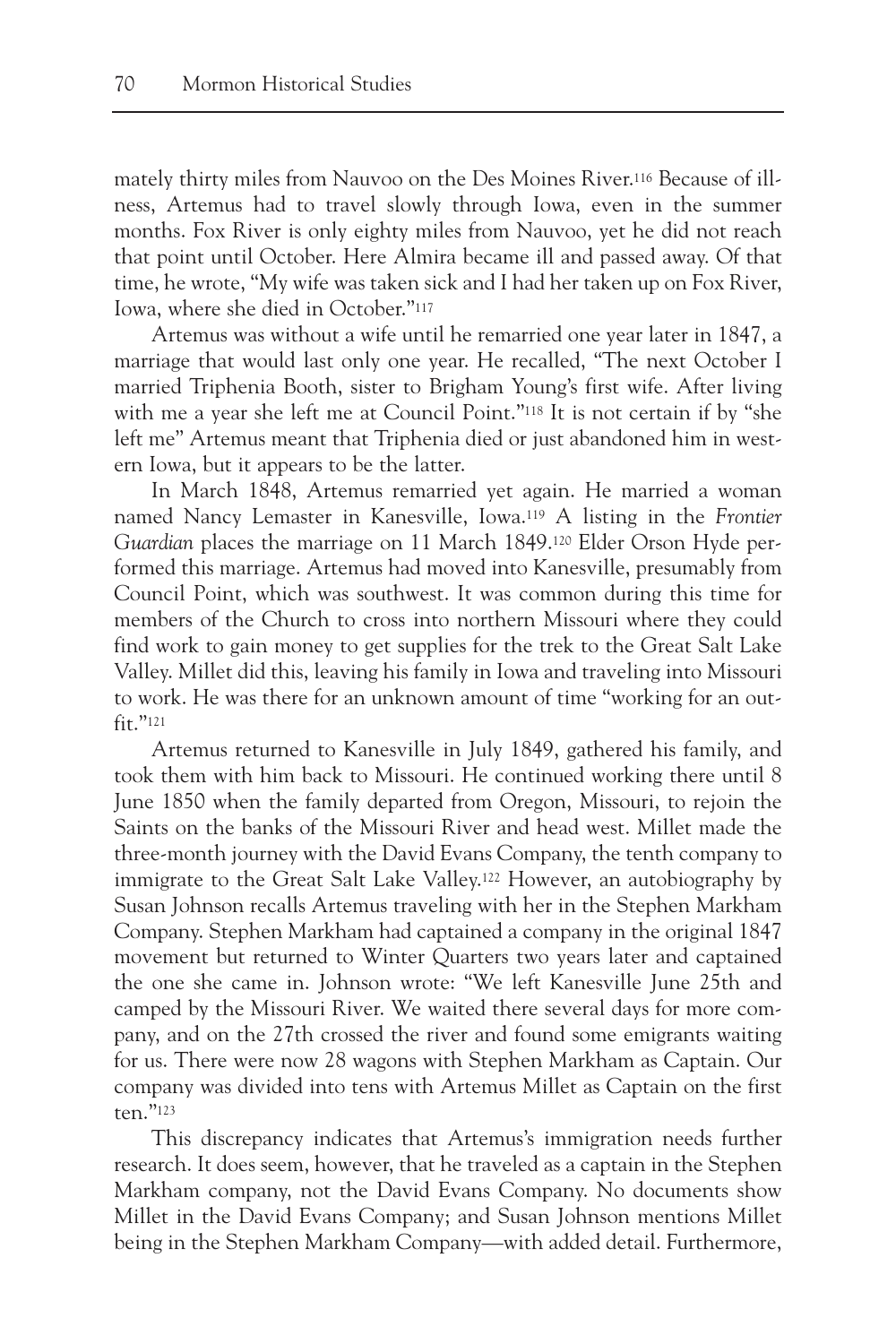Artemus Millet said, "We arrived in G.S.L. City on 2nd of October."124 The David Evans Company arrived on 15 September 1850, whereas the Markham Company arrived on 1 October 1850,<sup>125</sup> which is closer to the 2 October 1850 date.126

The journey would have been particularly difficult for the Millet family. Artemus's new wife, Nancy, was pregnant during their travel from Missouri to Iowa and from Council Bluffs to Utah. Nancy gave birth to a son on 22 September, "11 miles this side of Fort Bridger [Wyoming] at 4 o'clock in the morning."127 Having a wife with a new baby might explain the Millets' oneday delay after the arrival of the Markham Company.

# **Manti Days**

The day after arriving in the Great Salt Lake Valley, Artemus called on President Brigham Young. Surely it was a joyful reunion for both of them; they had not seen each other for some time. While in Salt Lake City, Artemus helped build a barn for President Young. Another event of note is that Church Patriarch John Smith named Millet's newborn son, Liberty, who had been born on the trail.<sup>128</sup>

President Young instructed Artemus to take his family to Manti and settle there, a new settlement in Sanpete County.129 Always faithful, Artemus heeded President Young's counsel and, after spending a month in the Salt Lake Valley, headed south for Manti. Manti, known for its large population of Scandinavian immigrants, was also the home for many of the Saints Millet had known and worked with in Kirtland and Nauvoo. These included Isaac Morley, Titus Billings, Dan Jones, and Orson Hyde. Artemus arrived in Manti with his family on 18 November 1850.130

Millet's time in Manti was fruitful. He served in civic and ecclesiastical positions, helping direct the affairs of the new settlement. As always, he consecrated his talents for construction to the kingdom, supervising the construction of many structures in Manti. The spring following Millet's arrival brought a visit from the leadership of the Church, including President Young. Their business included issuing a new call to Artemus. Elizabeth Crawford Munk wrote of the visit:

On April 29, 1851, President Young, Apostles Kimbal [*sic*] and Woodruff and others started from Salt Lake City to visit the settlements in southern Utah, and to explore the valley of the Sevier and other places. They spent a few days in Manti. A meeting was called in the school house and the visitors organized a high council for Manti. In the evening of the meeting day, both the bowery and the log school house were occupied. Singing, prayer, and talks, were followed by dancing until ten o'clock when all retired to their homes highly gratified with the manner in which the time had been spent.131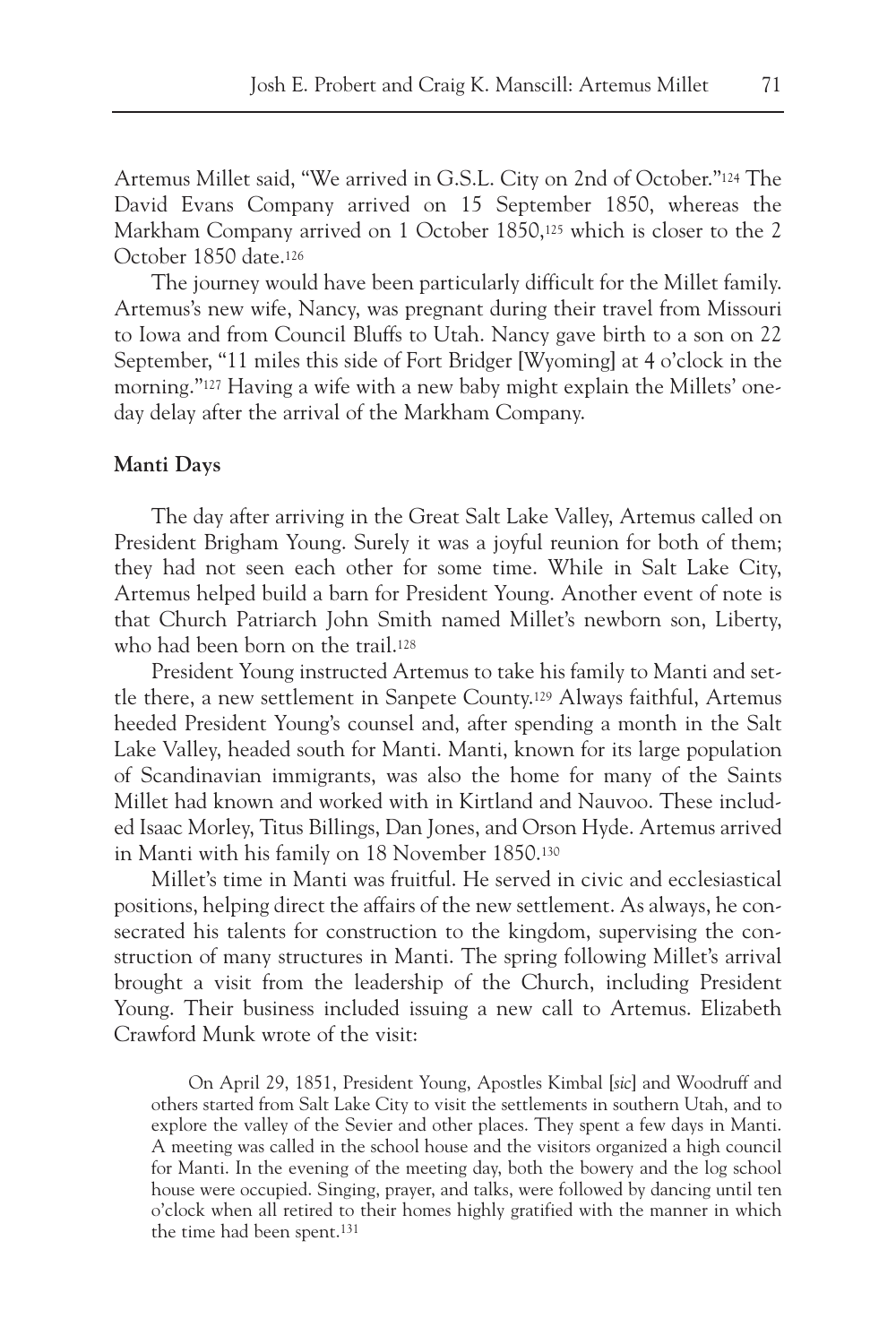Artemus Millet was one of those appointed to the high council by the visiting leaders on 30 April. He was additionally called to serve as the president of the council the next day. He served in this capacity "for about five years."132 The *Deseret News* reported the following:

Pres. Brigham Young and company spent this day in Manti. In the morning the Presidency proceeded to organize a high council for Manti as follows: Artemus Millet, Gardiner Snow, Freeborn Demill, Jezreel Shoemaker, James P. Brown, John Lawson, Welcome Chapman, George Pectol and Elijah Everett, and John Carter were set apart as High Councilors by Elders Wilford Woodruff and Ezra T. Benson. . . . The congregation was then addressed by Elders John Young and Lorenzo D. Young. In the afternoon the Assembly was addressed by Elder Wilford Woodruff, Ezra T. Benson and Jedidiah M. Grant. The Indian chief Arapeene also said a few words which were interpreted by Dimick B. Huntington. In the evening both places were occupied by the Saints in singing, prayer and dancing until about 10 o'clock when all retired to their homes, highly gratified with the manner in which the day had been spent.133

A history of Manti by the Daughters of Utah Pioneers tells of Artemus's also being nominated to be a referee, or selectman, along with Titus Billings, Edwin Whiting, and several others. This event took place during "a meeting of the citizens of Sanpete County, in the fort of Manti City."134 Serving in both ecclesiastical and civic positions, Artemus Millet was involved in the decision-making circles of Sanpete County. He worked with Manti Stake President Issac Morley and counselors Titus Billings and Edwin Whiting, Mayor Dan Jones, and Manti militia commander Nelson Higgins. Millet's leadership in Manti is important. In most literature, Millet is noted only for his architectural contributions, especially as the builder of the Kirtland Temple. Yet his time on the Manti high council and in other positions shows that Millet had leadership ability, which was recognized by his priesthood leaders and fellow Saints. In this way, he built the kingdom, using means other than spade and mortar.135

#### **Indian Trouble and the Walker War**

Brigham Young intended to have peaceful relations with the Native Americans among whom he settled in the Rocky Mountains. On 14 June 1849, Chief Walker and a delegate of Ute Indians called on President Young in Salt Lake. At that time, Walker requested that a group of settlers settle in "Sanpitch." The Indians hoped for the settlers to teach them how to build homes and farm the soil. Chief Walker had even served as a guide for a Mormon exploration party and had treated them with respect. Despite early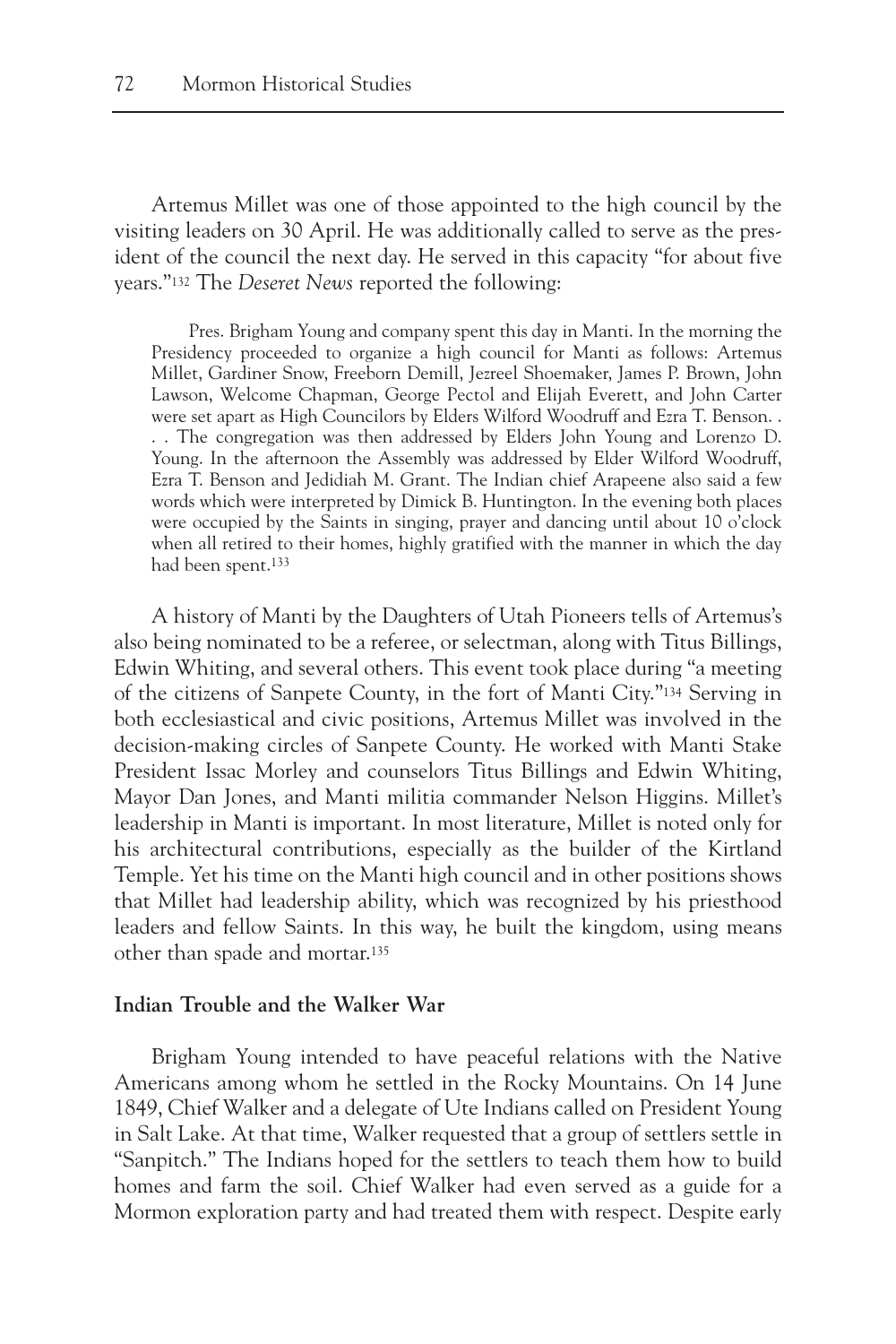desires for camaraderie and their wish to have the Mormon immigrants settle in their land, the Indians' feelings turned on the settlers.

In the middle of the summer of 1850, Chief Walker and a band of 700 Sanpitch warriors with their squaws and papooses returned from a successful foraging expedition against the Shoshones, and camped in a semicircle around the Manti colonists, remaining during the rest of the summer. They proudly exhibited their trophies of war, held frequent scalp dances and forced their prisoners to dance with the scalps of their kindred attached to poles. Chief Walker and his leading warriors would worry the colonists and threaten to treat them in a similar manner. . . . The Indians under Chief Walker continually gave indications of a desire to stir up trouble, and, in spite of his pleadings for white neighbors to settle among his people and teach them the way of a peaceful and happy government, this treacherous chief made efforts to use the colonists to feed and support him and his band.136

During the mentioned hostilities, Artemus Millet was enrolled in the Sanpete County Militia.137 The Manti Saints relocated their settlement to the south, with the present-day Manti Tabernacle as the center block. They did this in consideration of the Indian threat and the desire to move their settlement away from the hill. This move occurred in 1852, beginning the first organized deed records in Sanpete County. The records show that Artemus Millet owned four lots on block 180 in Manti City. Later, in 1858, the Church consecration records show him owning the following property: four city lots in block 180, four lots in the big field, a house within the big fort, and one calf, total value \$1,448.138

# **Millet's Construction Efforts in Manti**

The relocated Manti settlement was walled in and called the Little Stone Fort. Millet supervised the building of the fort in the summer of 1852 as well as the later additions to it.139 The fort, like its later addition and other buildings Millet worked on in Manti, was built of stone. Construction began on 27 May and was completed on 28 June. A dedication service was held on 3 July 1852.140

Millet was sixty-two years old when he was working on the Little Stone Fort. Either Millet was in great physical shape for a man his age or he delegated much of the manual labor to others. A record of those who built the fort says that Millet contributed sixteen days to the building of the fort and one team of oxen.141 A *Deseret News* article dated 17 June 1852 described the fort's construction as employed by Millet. "It has a gate on the west side in the center of the wall, and round bastions at the north, west and south-east corners," the report stated. "The wall is eight feet high and two feet thick and is set upon a foundation of stone three feet wide."142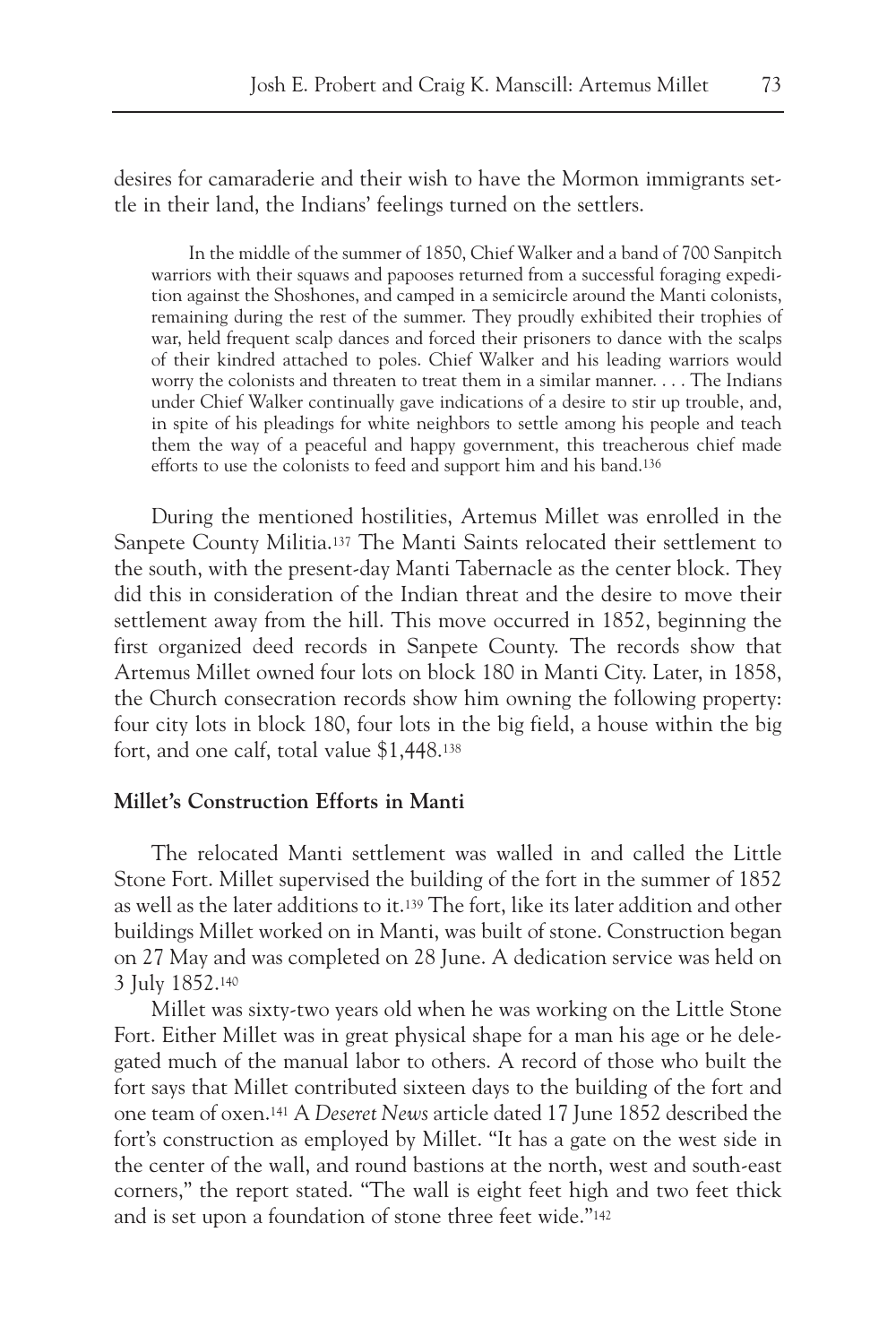

*Illustration of Manti, Utah, 24 July 1855 by Joseph Hedges. The fort, shown lower left of center, appears to be the Little Stone Fort. In 1854–55, the community began the construction of a larger fort called the "Big Fort." Artemus Millet was employed as a mason on the construction of the larger second fort.* 

*Illustration courtesy of Yale Collection of Western Americana, Beinecke Rare Book and Manuscript Library, Yale University, New Haven, Connecticut.*

No records document who lived where inside the Little Stone Fort. Log cabins were built close to one another with their backs against the fort walls. As much space as possible was left in the center of the block. It is assumed that Millet had a log cabin inside the fort, as the other settlers did. He may have later moved into the Log Fort, an 1853 addition to the Little Stone Fort.

By 1854, the Manti settlement had grown considerably. A wave of Scandinavian immigrants had settled in nearby Spring City during October. President Young soon ordered them to remove themselves to Manti where they would be safer than in Spring City. These immigrants were extremely poor upon their arrival, but the Manti Saints provided for their needs. One Scandinavian immigrant, Christian I. Munk, recorded his journey and Artemus Millet's generosity upon Munk's arrival. "December 15th an order came from Brigham Young for us to go to Manti as soon as possible. Friday 16th, prepared ourselves and moved to Manti, arriving late in the evening. On the 17th of December moved in the Millet home."143

Because of the growing population at Manti, the Little Stone Fort and the Log Fort were no longer sufficient to house everyone. To remedy the need, the settlers built a larger fort, later called the Big Fort. Artemus Millet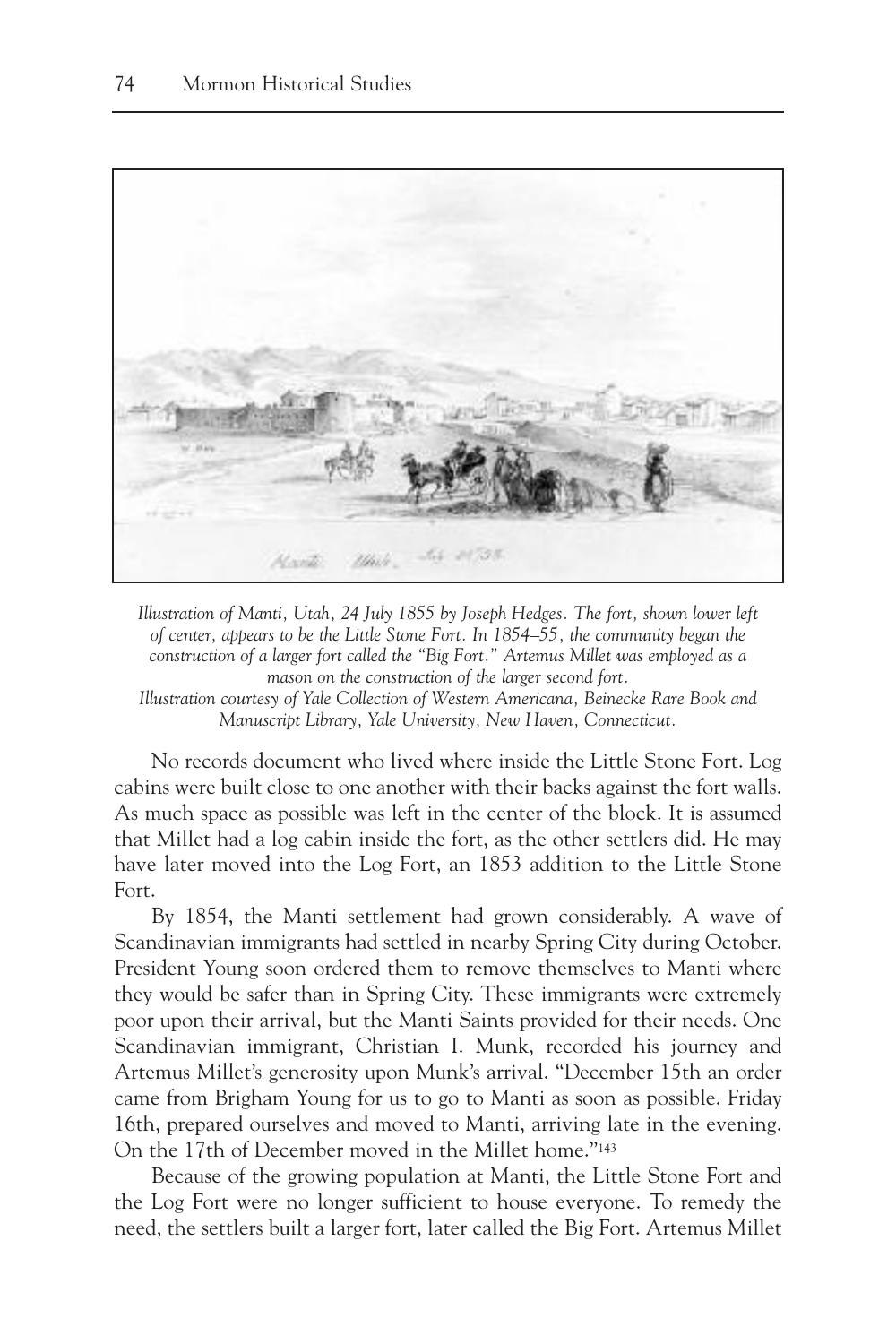

*Manti Council House, date unknown, in* These . . . Our Father's: A Centennial History of Sanpete County, 1849–1947 *(Springville, Utah: Art City Publishing Company, 1947), 24. In 1855–56, Artemus Millet superintended the building of the Council House. The structure, located at 2 South Main (the present site of the Manti City Library), was used for many years as a place for civic gatherings, dances, theatrical performances, and as a church and school.*

"labored [as a] mason on the fort wall in 1854 and 1855."<sup>144</sup> The Big Fort covered seventeen acres, or nine city blocks, fully enclosing the original fort. A Manti history described the new structure as being built "chiefly of rock, though part of it was built in the old Spanish style, by making a frame of wood and filling this with mud, and some of it was built of large adobes."145 Records indicate the walls were twelve feet high, three feet wide at the bottom, and two feet wide at the top. Another history claims that the "north wall was fourteen feet tall and four feet wide at the top, built of stone.... The other walls never reached more than seven feet high."146

Artemus said that in 1852 he built a house for Brigham Young. Further research might identify which house this is. Artemus also said that Bishop John Lowery appointed him "overseer over the Tithing House in the little stone fort and in 1855 he put me in superintendent of the Council House."147 More research is needed to discern whether Millet was the overseer of construction and/or the overseer of the buildings after they were built. Bishop Lowery appointed him as overseer in 1855, the year the building was rebuilt, so it seems likely that he was involved in its construction. Furthermore, the stone building style resembles his previous work.148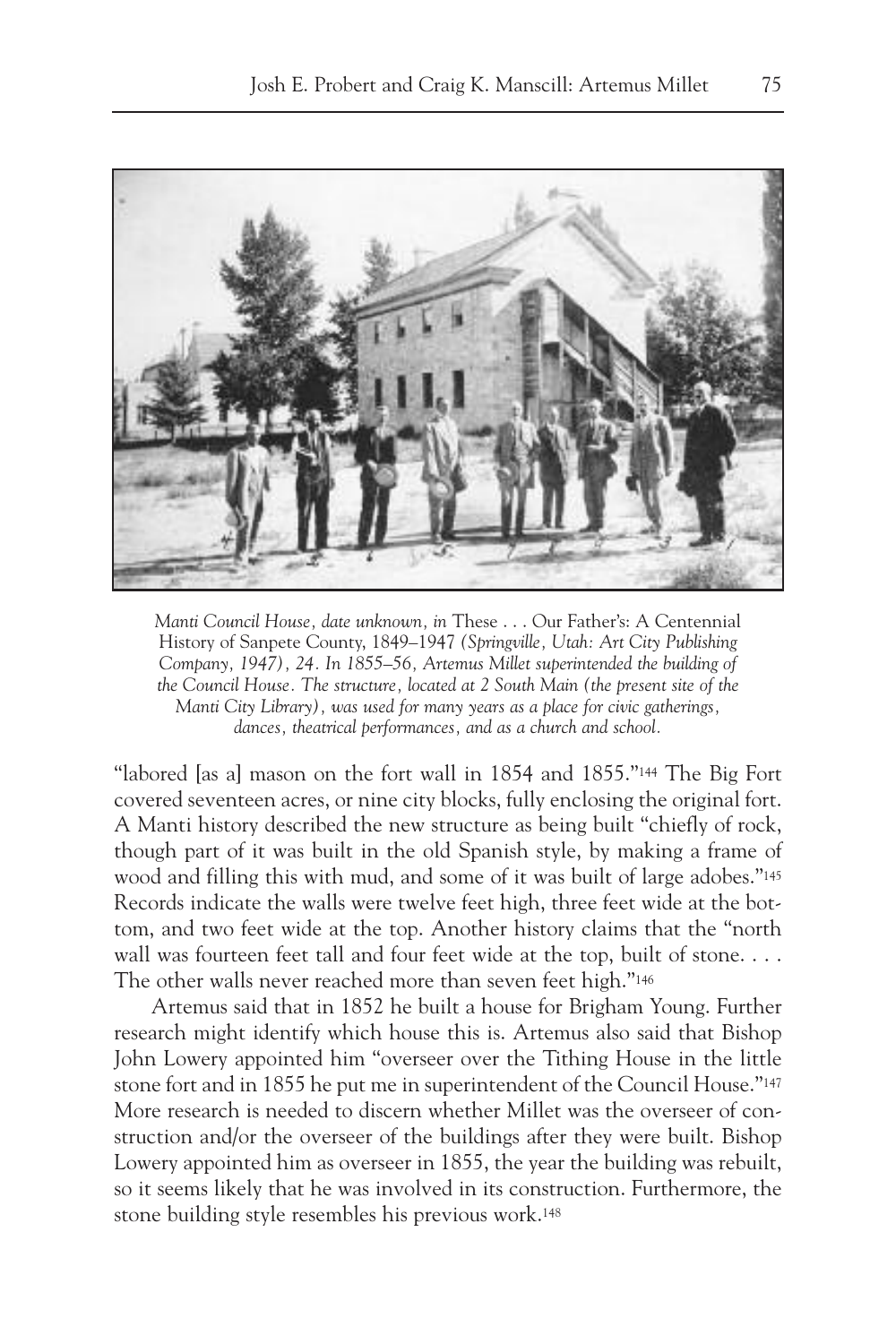In 1858, Artemus "married Anna Stout in the Endowment House in Salt Lake City."149 Anna was the sister of Salt Lake City Sheriff and Mormon old-timer Hosea Stout. Hosea recorded the marriage in his journal, which places the marriage on 24 November 1858. In a journal entry dated the following day, he wrote, "I forgot to mention that on yesterday Anna was married to Artemus Millet Started home with him to San Pete Co."150 Because Nancy Lemaster was still with Artemus, it appears that Anna Stout was a plural wife.151

## **Shonesburg and Spring Valley**

In October 1861, President Brigham Young called for pioneers to settle in the Dixie Cotton Mission. It was the third wave of calls to Dixie that had been issued by President Young.152 A group of Sanpete County settlers were among the twenty-eight families called, including Alma Millet. Artemus and Joseph accompanied Alma, along with their families. One settler recalled, "The Lord is kind in calling us to this wonderful mission. I like a warm climate better than a cold one." As historian Janice DeMille has written, "Little did they realize the difficult task ahead."153

Artemus and Joseph settled in Shonesburg, a settlement near Rockville, north of the north entrance of today's Zion National Park. The Millets would have been in familiar company, as other families from the Manti area moved south and settled the desert with them. These included the families of Oliver DeMill, George Petty, Hyrum Stevens, Hardin Whitlock, and Charlie Clapper.154 The settlement in Shonesburg had to be temporarily abandoned because of Indian trouble in 1866. Several men were killed in Arizona, just south of the Utah border and the Shonesburg settlement. Artemus recalled that "the people at Shonesburg, Springdale and Grafton were called to gather at Rockville for safety. My son, Alma moved my wife and me to Rockville then moved our house there from Shonesburg."155

Not long after settling in Rockville, Artemus's son Alma was called to oversee the Church's cooperative cattle herd at Desert Springs in 1867. Alma moved to the nearby settlement of Spring Valley, Nevada, about forty miles west of Desert Springs.156 Two years later, in 1869, Artemus also moved from Rockville to Spring Valley. Elder Erastus Snow of the Quorum of the Twelve had called him "to help strengthen the settlement there."157 The 1870 census shows Artemus and most of his family living in Iron County at this time. Iron County would have extended into today's Nevada before the border changes between Utah and Nevada were delineated. Alma, Joseph, and Artemus Jr. were all there with their families.158

While in Spring Valley, Artemus, now in his seventies, continued doing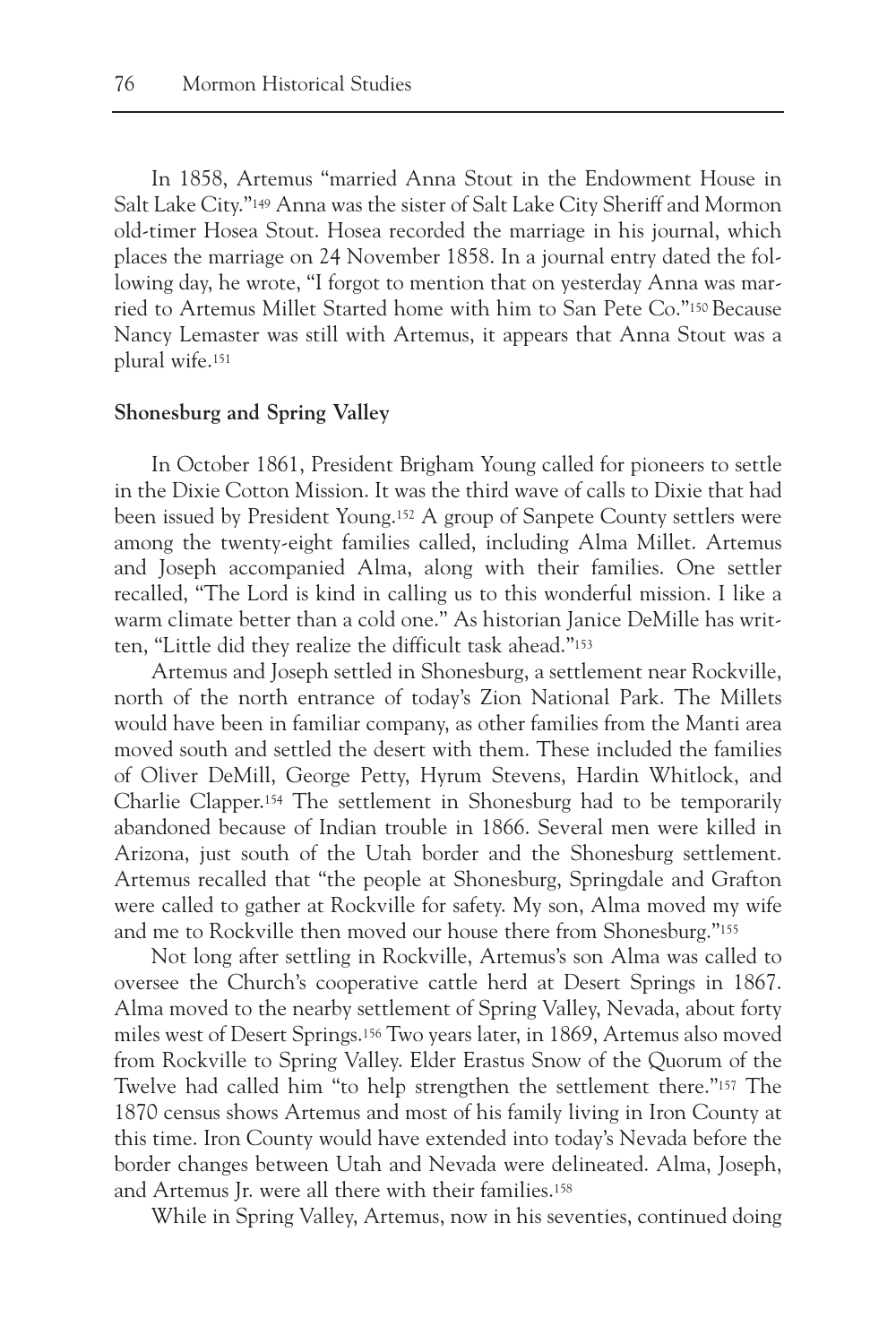masonry work. He did work "helping to build chimneys, etc." His age and many mishaps were wearing on him by this time. His grandson records that Artemus was "not able to do any heavy lifting, as he had been badly crippled up in his younger days." In Spring Valley, Artemus also "engaged in dairying and assisted his wife Annie in milking cows, making butter and cheese, and raising chickens."159 In a reminiscence, Joseph Jr. remembered those days:

I tended mason for him when I was 12 years old and plastered his fireplace and chimney place, under his directions and tended him while he walled up a well for my Uncle Artemus [Jr.]. He made an octagon frame, placed it where the well was to be dug, and commenced his wall on it, after it had been lowered to the surface of the ground. And Uncle [Artemus Jr.] would dig inside and lower it as the wall was being built, and Grandfather to lay the rock from the top of the ground as I would hand them to him, and mix and hand him the mortar.

When it got too deep to throw the dirt out, Uncle Alma came and helped. They put up a tripod, fastened a pulley, in the top, and put a bucket on each end of a rope which ran through the pulley. While one was being filled, the other was being emptied. And thus when the well was dug, it was also walled clear to the top.160

#### **Scipio: The Last Days of Millet's Life**

When Alma Millet was released from his superintendence of the Church cattle herd, he sold his property in Spring Valley and moved his father and his family to Scipio, Utah, an 1860 Millard County pioneer settlement that sits in a valley across the mountain from the Millets' former home in Manti.161 By this time, Artemus was becoming quite feeble. In November 1874, Alma wrote to Joseph that their father wanted him and Artemus Jr. to come to Scipio "at once."162 Coincidentally, Hyrum Grannis, son of Artemus's first wife Ruth Grannis, had recently arrived in California along with his family. He was staying with Joseph Millet at the time Alma's letter arrived. Artemus had not seen Hyrum for thirty years. The three brothers "soon arrived at their father's bedside in Scipio."163 Joseph Millet Jr. described the poignant scene:

[Artemus] was so overjoyed to see them, and especially his unexpected son, Hyrum, whom he had not seen for so many years. He was greatly animated and seemed to revive at the moment, altho his demise had been daily, and almost hourly expected. There was a brief time of weeping with father and sons, mingled with joy, sorrow, anxiety, hope, fear, and doubt.

A photographer was brought and grandfather was dressed in his best suit of clothes, sat up in bed, and had his picture taken, the only one taken of him. Outlines looked very natural, but his eyes were sunken and his eyelids drooped.

The strain seemed to have been too much for him. He went peacefully away on the 19th of November 1874, with a satisfied expression on his face.164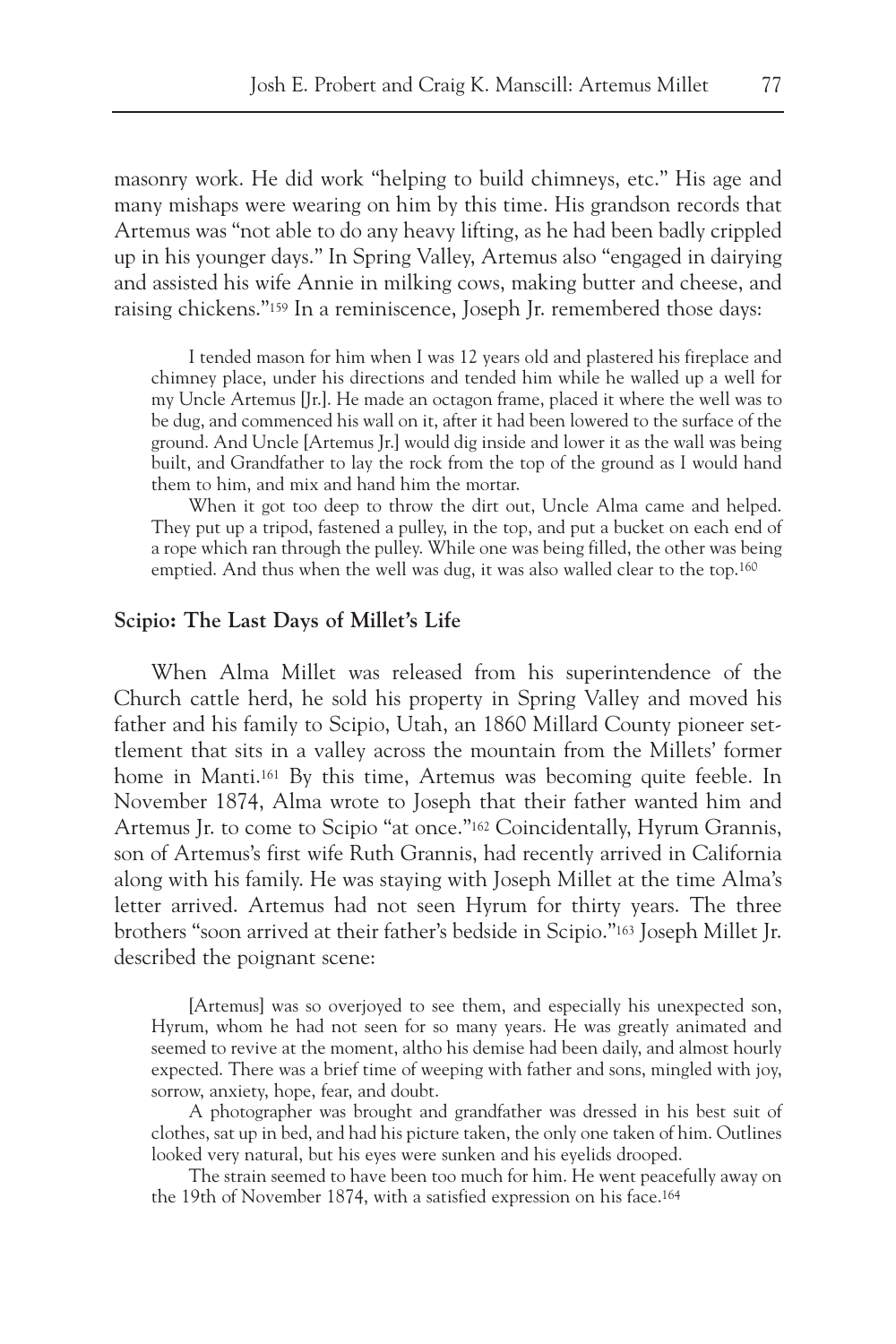

*The only known photography of Artemus Millet taken in Scipio, Utah, in November 1874, at the age of eighty-four just before he died. His grandson, Joseph Millet Jr., reported that the family dressed Artemus in his best suit of clothes and sat him up in bed for the photograph to be taken. Photograph courtesy of the Millet Family Foundation, Mesa, Arizona.*

ULL Westmoreland Vew hamslift Dir L. 11. S **BASE** 

*Artemus Millet grave marker, Scipio, Utah. Photograph by Elaine Kirkpatrick.*

Following this reminiscence, Joseph Jr. penned a fitting tribute to his grandfather, similar in tone to the poetic tribute of W. W. Phelps to the martyred Prophet Joseph Smith:

[Artemus Millet] was 84 years, 2 months, and 8 days old, clear from any bad habits or profane language or expressions, prepared to meet those loved ones who had preceded him, . . . and to meet with the prophets and apostles he has been so intimately associated with and labored within the cause of truth and of redemption for the living and the dead.

Great be his glory and endless his priesthood, ever and ever this robe he shall wear, crowned in his glory to sit in his kingdom to reign supreme and triumphantly there.165

# **Notes**

1. Keith A. Erekson and Lloyd D. Newell. "The Conversion of Artemus Millet and His Call to Kirtland," *Brigham Young University Studies* 41, no. 2 (2002): 77–105.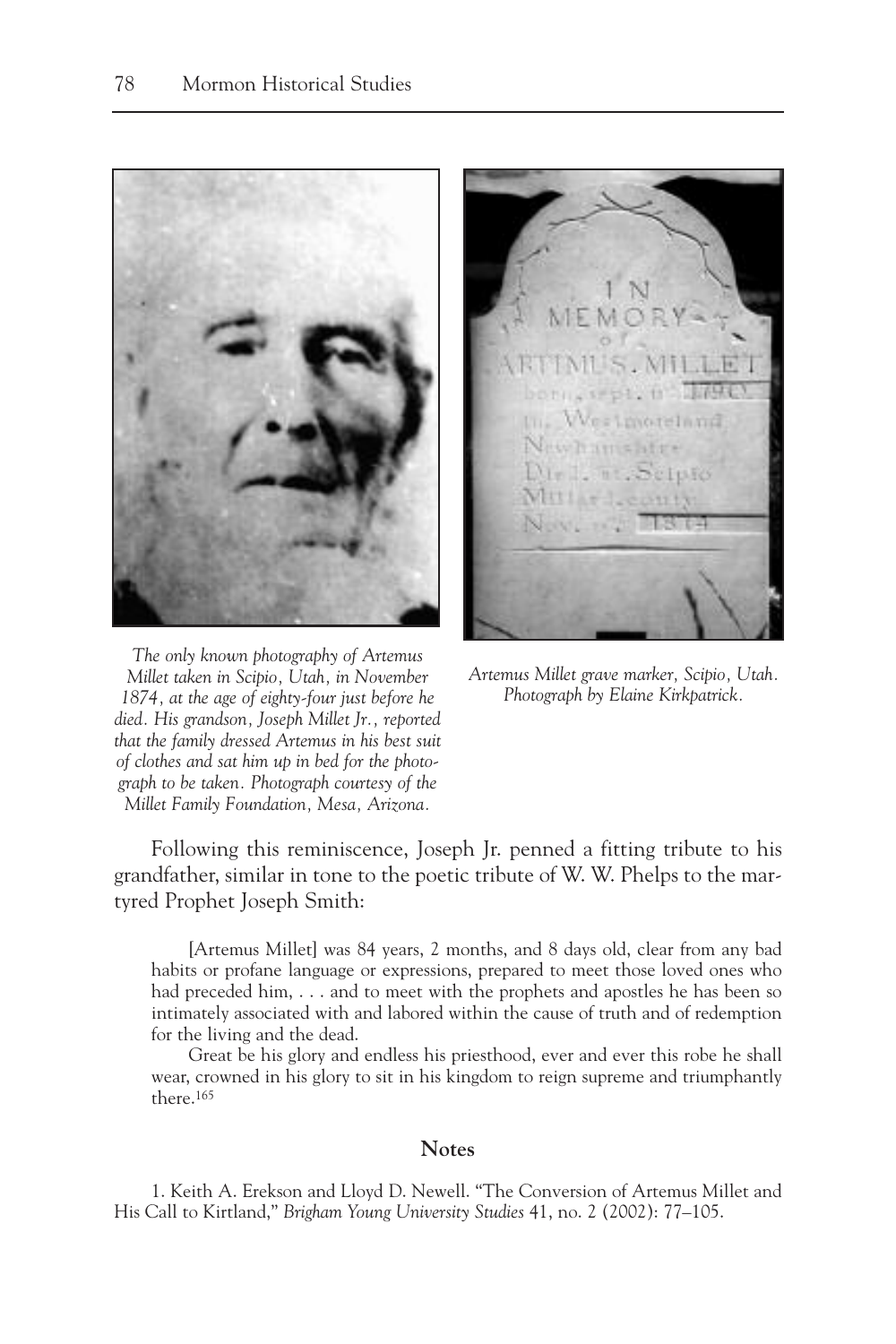2. The descendants of Artemus debate among themselves as to whether his last name is spelled *Millet* or *Millett*, the latter with two "t's." Artemus used one "t," as can be seen in the extant holograph now stored in the LDS Church Archives. His son, Joseph Millet, and Joseph's son, Joseph Jr., also used one "t" in their holographs. Another of Artemus's sons, Alma Millet, used one "t" in Millard County deed records. And Artemus's eldest son, Nelson, also used one "t" in various Hancock County, Illinois, deed records. Furthermore, the following documents show Artemus Millet with one "t": Newel K. Whitney Store Account Book, Scipio General Store Ledger, Sanpete County Deed Records, High Priest Quorum Records, Hosea Stout Diary (Artemus's brother-in-law), Susan Johnson Autobiography (a fellow immigrant), and a number of histories in the Daughters of Utah Pioneers Archives. Finally, Artemus's headstone on his grave as well as his own patriarchal blessing use one "t." Therefore, the spelling with one "t" is used throughout this article.

3. Artemus Millet, "Reminiscences," LDS Church Archives, Family and Church History Department, The Church of Jesus Christ of Latter-day Saints, Salt Lake City, Utah. A typescript of Millet's "Reminiscence" has been included in Erekson and Newell, "The Conversion of Artemus Millet," Appendix, 107–15.

4. John Farmer and Jacob B. Moore, *Gazetteer of the State of New Hampshire* (Concord: J. B. Moore, 1823), 258–59; also Edwin Arzo Charlton, *New Hampshire as It Is* (Claremont, New Hampshire: Tracy and Sanford, 1855), 424–25.

5. Millet family historian, George Millett, writes of the battle and its famous leaders, General James Wolfe and Marquis de Montcalm: "Moncome [*sic*], who led his Army impetuously into the attack. The English, by Woolf's [*sic*] orders, held their fire until the French were within 40 yards and then with steady, well-directed fire, dealt two of Moncome's Brigadeers, Desennezergues and Font Brune, and the whole French Army was thrown into confusion." See George Francis Millett, *Ancestors and Descendants of Thomas Millett from Chertsey, Surreyshire, England, to Dorchester, Massachusetts. And His Wife Mary Greenoway* (Mesa, Arizona: By the Author, 1959), 52.

6. Millet, "Reminiscences."

7. Millet Family Group Record, Family History Library, The Church of Jesus Christ of Latter-day Saints, Salt Lake City, Utah. A mid-century medical dictionary describes apoplexy as "paralysis from rupture of a cerebral vessel." C. V. Brownlow, ed., *Goulds Medical Dictionary* (Philadelphia: The Blakiston Company, 1945), 111–12.

8. Artemus's reminiscence says, "After I attained my 17th year responsibility of taking care of my Mother and Sisters fell upon me." Millet's birthday being 11 September 1790 makes him one year younger than he remembered being at the time of his father's death. See Millet, "Reminiscences."

9. Millet, "Reminiscences."

10. Millet, "Reminiscences."

11. It is not certain which of the sisters had married. It is either Polly Millet or Catherine Millet, as the marriage dates of the other sisters are known. See Family Group Record of Ebenezer Millet, LDS Family History Library. Also, Millett, *Ancestors and Descendants of Thomas Millett*, 49–50.

12. It is not certain which brother Artemus left his mother and sister in the care of. He had four younger brothers—namely Luke, William Augustas, Leaffe, and Samuel. He also had four sisters—namely Susanna, Catherine, Sarah, and Polly or Mary. Millett, *Ancestors and Descendants of Thomas Millett*, 50.

13. Millet, "Reminiscences."

14. For a further development of Sackets Harbor, see Jan M. Saltzgaber, ed. *A Shared Heritage: The Historical Legacy of Sackets Harbor and Madison Barracks* (Ithaca: IIthaca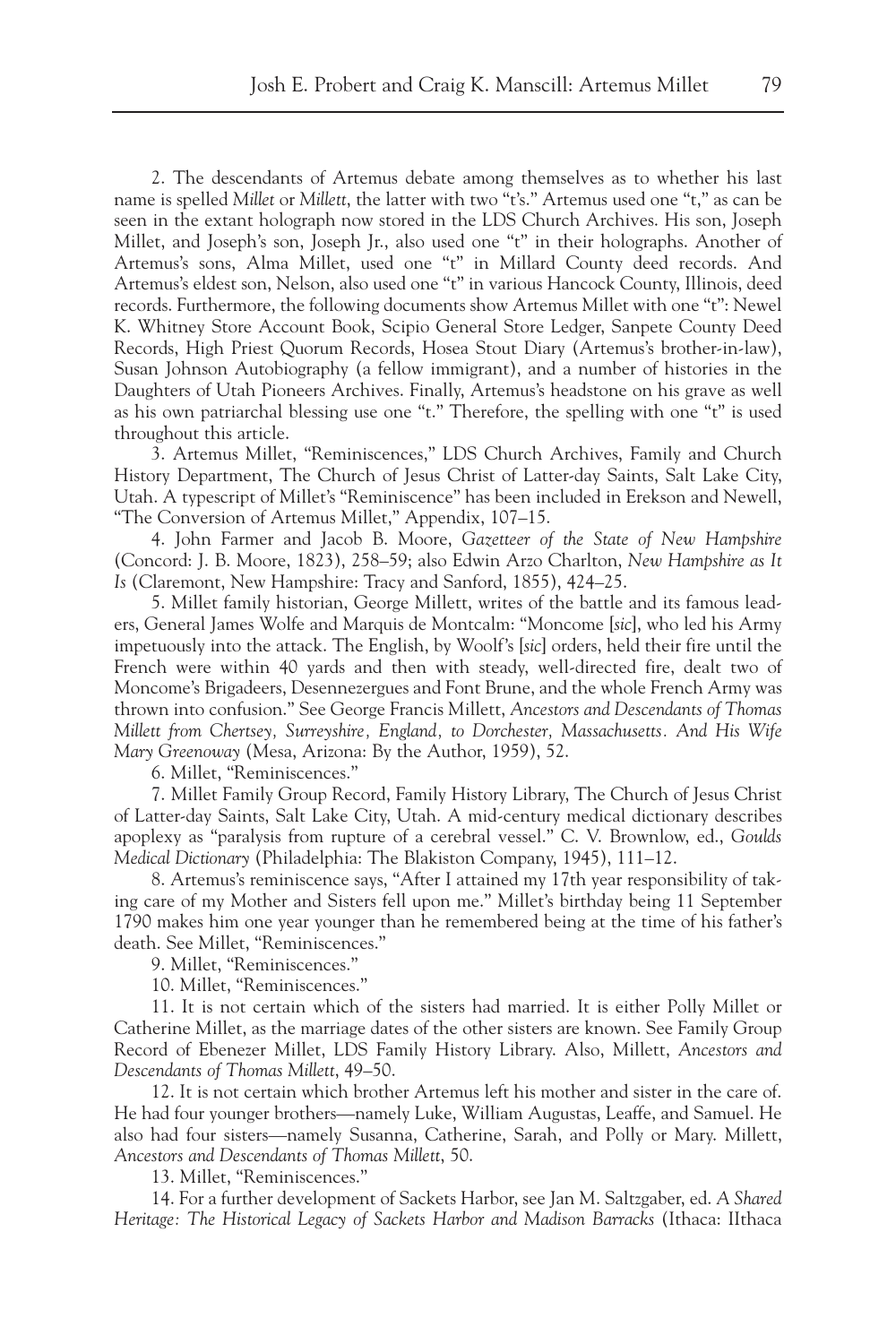#### College, 1992).

15. Millet, "Reminiscences."

16. Millet, "Reminiscences."

17. Artemus places the marriage in 1815, yet the battle on Lake Champlain took place in 1814. Therefore, it seems he missed the marriage date by one year. Millet, "Reminiscences."

18. "Coppy [*sic*] of Artemus Millet's Record," copied by Mary J. Cox, L. Tom Perry Special Collections, Harold B. Lee Library, Brigham Young University, Provo, Utah.

19. Millet, "Reminiscences."

20. Millet Family Group Record, LDS Family History Library; also Millet, "Reminiscences."

21. Millet, "Reminiscences."

22. Leonard J. Arrington, *Brigham Young: American Moses* (New York: Alfred A. Knopf, 1985), 16.

23. Millet, "Reminiscences." Years later, Artemus's son recorded that Brigham and Joseph Young had told him that "They [Artemus Millet and the Youngs] were in the Methodist Church with Father." It is possible that here in Volney is where the Youngs were in the Methodist Church with Artemus Millet. A more sure possibility is that the Young reference to being in the same Methodist Church as Artemus Millet is when Joseph and Phinehas Young were Methodist preachers in Millet's hometown of Earnestown, Ontario, Canada, during the summer of 1831. Some Millet family histories claim that the Youngs knew Artemus Millet while they were living in Windham County, Vermont. However, the problem with this is that Brigham Young was only an infant (ages one to three) when he lived here. His older brother, Joseph, was also very young, making it unlikely that either he or Brigham remembered practicing Methodism with Artemus Millet while in Vermont. See Marci Millet and Bret Millet, comps., *Our Great Ancestor* (Mesa, Arizona: The Millet Family Foundation, 2000), 40.

24. Millet, "Reminiscences."

25. Millet, "Reminiscences."

26. Millet, "Reminiscences."

27. Millet, "Reminiscences."

28. Farmer and Moore, *Gazetteer of the State of New Hampshire*, 258–59.

29. The other missionaries were Elial Strong, Eleazer Miller, Enos Curtis, and an unnamed man, possibly Alpheus Gifford or Daniel Brown. See Larry C. Porter, "Beginnings of the Restoration: Canada, An 'Effectual Door' to the British Isles," in V. Ben Bloxham, James R. Moss, and Larry C. Porter, eds., *Truth Will Prevail: The Rise of The Church of Jesus Christ of Latter- day Saints in the British Isles, 1837–1987* (Salt Lake City: The Church of Jesus Christ of Latter-day Saints, 1987), 13.

30. Eliel Strong and Eleazer Miller, "Extract from a Letter," in *The Evening and the Morning* Star, 1, no. 12 (June 1833): 95.

31. Millet, "Reminiscences," italics added.

32. Porter, "Beginnings of the Restoration," 12.

33. Millet, "Reminiscences."

34. There is some confusion about the date of Ruth Grannis Millet's death and Artemus's marriage to Susannah Peters. In 1855, Artemus placed the death of Ruth in March 1831, and in 1872, he placed it in January 1832. In 1855, he said he married Susannah Peters in January 1832, and in 1872 he said he married her on 15 February 1832. The headstone of Ruth Grannis Millet in the Fourth Line Cemetery, four miles west of the village of Odessa, says that she died on 20 March 1832. Furthermore, Ruth's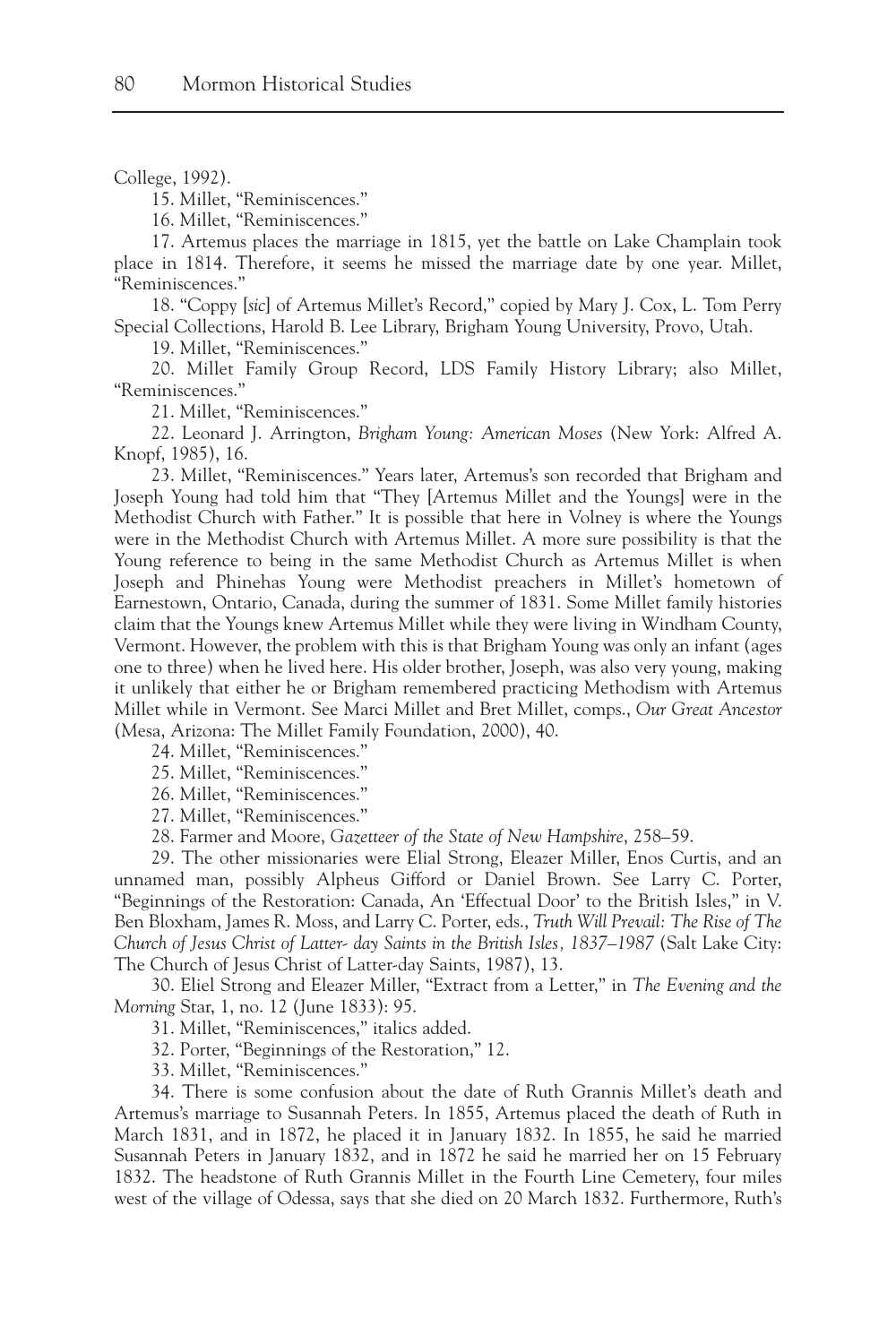headstone says that she was thirty-five years old at the time of her death. According to the Millet reminiscence, she would have been thirty-six, and according to the headstone date of death, she would have been thirty-seven, assuming her 18 October 1794 date of birth in the Millet Family File of the LDS Family History Library is correct. Furthermore, if Artemus did marry Susannah Peters in January 1832, then Ruth Grannis's death was not in March of the same year. See Joseph Millet Jr., "J. Millet on C[ape] B[reton] Island, 'A Brief History of Artemus Millet, Son of Ebeneazer Millet,'" Joseph Millet [Jr.], "J. Millet on C[ape] B[reton] Island, 'A Brief History of Artemus Millet, Son of Ebeneazer Millet,'" microfilm of holograph, LDS Church Archives; also Jennifer Bunting letter from the County of Lennox and Addington Museum and Archives to Craig K. Manscill, 23 October 2000, in possession of the authors; and Erekson and Newell, "The Conversion of Artemus Millet and His Call to Kirtland."

35. Millet, "Reminiscences."

36. Margaret M. Jeppson, ed. and comp., "Biography of Susanna Peters Millet," Daughters of Utah Pioneers Archives. This passage by Jeppson indicates that Ruth Grannis Millet's mother was either visiting or living with her and Artemus.

37. See Joseph Smith Jr., *History of The Church of Jesus Christ of Latter-day Saints*, ed. B. H. Roberts, 2nd ed., rev., 7 vols. (Salt Lake City: Deseret Book, 1971), 1:296, hereafter cited as *History of the Church*.

38. *Journal of Discourses*, 26 vols. (Liverpool: F. D. Richards, 1855–1886), 9:137.

39. Arrington, *Brigham Young: American Moses*, 31.

40. Millet, "Reminiscences." Genealogical records show that Artemus's wife, Susannah Peters, was baptized on the same day. It is not certain whether she was indeed baptized or whether her baptism was assumed by Millet family genealogists. Susannah's conversion and baptism are not mentioned in any of the family records, including Artemus Millet's own reminiscence. Yet it is certain that she did go to Kirtland with Artemus when he moved in 1834.

41. Porter, "Beginnings of the Restoration," 14.

42. *History of the Church*, 1:349.

43. *History of the Church*, 1:353–54.

44. Millet, "Reminiscences."

45. Millet, "J. Millet on C[ape] B[reton] Island, 'A Brief History of Artemus Millet, Son of Ebeneazer Millet.'"

46. Doctrine and Covenants 95:14–15. There are two accounts of this vision. Both come from the master-architect, Truman O. Angell. See Truman O. Angell, Autobiography of Truman O. Angell, typescript, Perry Special Collections; and Truman O. Angell to John Taylor, March 1885, LDS Church Archives.

47. Lucy Mack Smith, *Biographical Sketches of Joseph Smith, the Prophet, and His Progenitors for Many Generations* (London: published for Orson Pratt by S. W. Richards, 1853), 202.

48. *History of the Church*, 1:336.

49. Elwin C. Robison, *The First Mormon Temple* (Provo, Utah: Brigham Young University Press, 1997), 34.

50. Robison, *The First Mormon Temple*, 34–35.

51. *History of the Church*, 1:418.

52. Benjamin Johnson, *My Life's Review* (Independence, Missouri: Zion's Printing and Publishing, 1947), 15–16.

53. Joseph Millet Jr., Diary and Reminiscences, LDS Church Archives. It is not certain where the original source of the story is or if it was passed on orally. This history also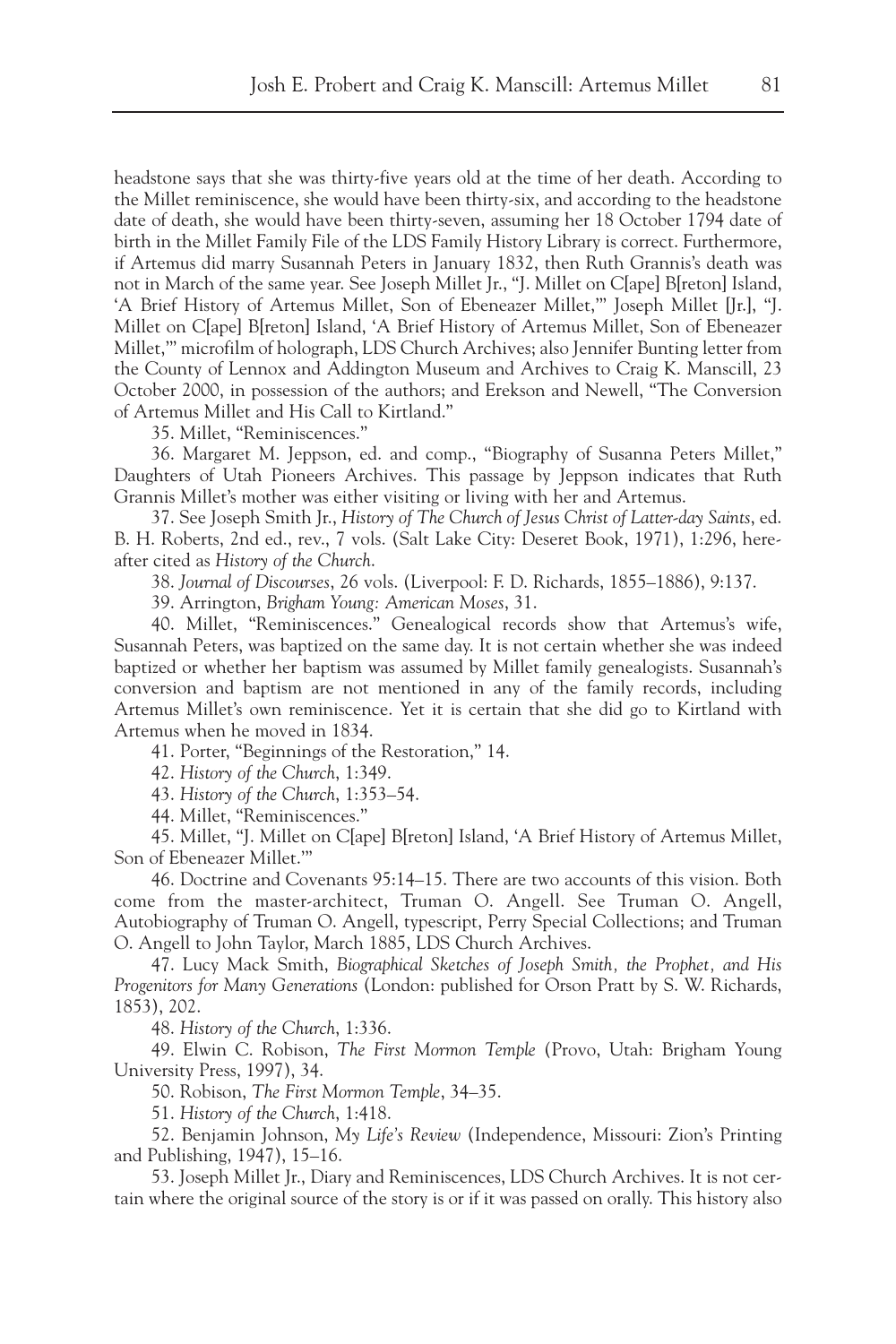appears in "Artemus Millet History," submitted by Sherrol Fuller Horton; and "Artemus Millet Pioneer History," submitted by Nada B. Demill, to the Daughters of Utah Pioneers Archives.

54. Millet, "J. Millet on C[ape] B[reton] Island, 'A Brief History of Artemus Millet, Son of Ebeneazer Millet.'"

55. Robison, *The First Mormon Temple*, 42.

56. See Andrew Jenson, *Church Chronology* (Salt Lake City: Deseret News Publishers, 1899), 9. The authors are indebted to Elwin Robison for pointing out this time line.

57. Millet, "J. Millet on C[ape] B[reton] Island, 'A Brief History of Artemus Millet, Son of Ebeneazer Millet.'"

58. See Geauga County Deed Records, Volume A, 24.

59. *History of the Church*, 2:61–64.

60. Aroet Lucius Hale, "Reminiscences," LDS Church Archives.

61. Ira Ames, "Autobiography and Journal," LDS Church Archives.

62. Erekson and Newell, "The Conversion of Artemus Millet and His Call to Kirtland," 111.

63. Millet, "Reminiscences."

64. Arrington, *Brigham Young: American Moses*, 35.

65. For a discussion of this mission, see Ron Esplin, "Brigham Young and the Transformation of the 'First' Quorum of the Twelve," in Susan Easton Black and Larry C. Porter, eds. *Lion of the Lord: Essays on the Life and Service of Brigham Young* (Salt Lake City: Deseret Book, 1995), 54–84.

66. Jan Shipps and John W. Welch, eds, *The Journals of William E. McLellin: 1831–1836* (Provo, Utah: BYU Studies, 1994), 188–89.

67. Millet, "J. Millet on C[ape] B[reton] Island, 'A Brief History of Artemus Millet, Son of Ebeneazer Millet.'"

68. Dean C. Jessee, ed. *The Papers of Joseph Smith*, 2 vols. (Salt Lake City: Deseret Book, 1989–1992), 2:75; and Millet, "Reminiscences."

69. Millet, "Reminiscences."

70. Millet, "J. Millet on C[ape] B[reton] Island, 'A Brief History of Artemus Millet, Son of Ebeneazer Millet.'"

71. Jennifer Lund, Curator of Education at the LDS Museum of Church History and Art, has compiled a chronological history of the glassware stories, which is in the possession of the authors.

72. Robison, *The First Mormon Temple*, 79.

73. Robison, *The First Mormon Temple*, 80.

74. In the 7 March meeting where Sidney Rigdon blessed those who worked on the temple, the laborers "voted unanimously that they would continue to labor thereon, till the house should be completed." See *History of the Church*, 2:205.

75. *History of the Church* 2:205.

76. *History of the Church* 2:207.

77. The original green paint is currently exposed in a few spots on the side of the Kirtland Temple doors today.

78. Millet, "J. Millet on C[ape] B[reton] Island, 'A Brief History of Artemus Millet, Son of Ebeneazer Millet.'"

79. See Jim Kemp, *American Vernacular: Regional Influences in Architecture and Interior Design* (New York: Viking Penguin, 1987), 20–22.

80. See Susan Easton Black, *Who's Who in the Doctrine and Covenants* (Salt Lake City: Bookcraft, 1997), 107–9.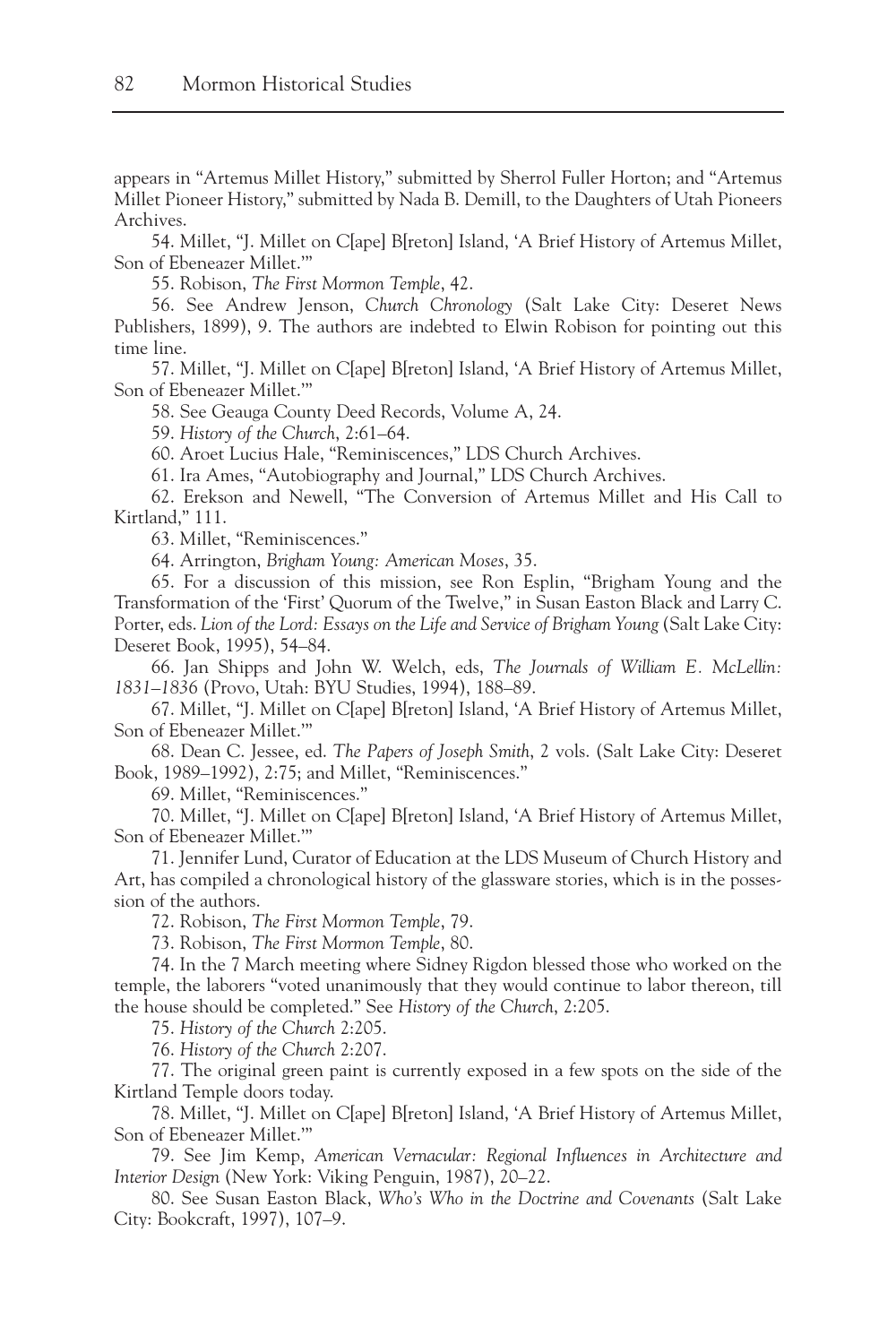81. *Doctrine and Covenants* 109:22.

82. "Genealogy of Artemus Millet," Coppied [*sic*] by Rosa Jarvis from High Priest's Record, Book 1, 172; L. Tom Perry Special Collections.

83. An excellent explanation of the Kirtland apostasy and subsequent expulsion of the Latter-day Saints from that land is Milton V. Backman, "Flight from Kirtland," in Milton V. Backman Jr., ed., *Regional Studies in Latter-day Saint Church History: Ohio* (Provo, Utah: Department of Church History and Doctrine, Brigham Young University, 1990), 139–53.

84. *History of the Church*, 3:164–65.

85. *History of the Church*, 2:484–85.

86. Newel K. Whitney Account Book, Kirtland, Ohio, November 12, 1836–April 15, 1837, LDS Church Archives. It is also interesting to note that Millet purchased several books during this window of time, including geography and grammar books.

87. Millet, "Reminiscences."

88. Millet, "Reminiscences."

89. Millet, "Reminiscences."

90. Millet, "Reminiscences."

91. Millet, "J. Millet on C[ape] B[reton] Island, 'A Brief History of Artemus Millet, Son of Ebeneazer Millet.'"

92. Millet, "Reminiscences."

93. William is buried in a cemetery about 18 miles west of Mt. Vernon, Ohio. George Millett, Millett family historian, says William was buried in 1841. This information raises the question, Did Artemus return to Kirtland before his reminiscence states, which is 1842?

94. In his reminiscence, Artemus says that Susannah died in 1841, whereas genealogical and other records say 1840. See Jeppson, "Biography of Susanna Peters Millet," Daughters of Utah Pioneers Archives; see also "Millet Family File," LDS Family History Library.

95. This number assumes that Nelson Millet remained in Kirtland with his wife Augusta Bump.

96. Millet, "Reminiscences."

97. Millet, "J. Millet on C[ape] B[reton] Island, 'A Brief History of Artemus Millet, Son of Ebeneazer Millet.'"

98. See Geauga County Deed Records, Book C, 612. Nelson still referred to himself as "Nelson Millet of the County of Lake in the state of Ohio" in 1844. See Hancock County, Illinois, Deed Book N, 535.

99. Millet, "Reminiscences."

100. Robison was shown the structure by Yolita Rausche, a local Chagrin Falls historian, who wrote the historic structures report on the mill.

101. Millet and Millet, *Our Great Ancestor*, 22.

102. Millet, "Reminiscences."

103. See Jenson*, Church Chronology*, 22–23.

104. Millet, "Reminiscences."

105. Lyndon Cook, comp., C*ivil Marriages in Nauvoo and Some Outlying Areas, 1839–1845* (Provo, Utah: L. W. Cook, 1980), 46, as cited in Susan Easton Black, comp., *Membership of The Church of Jesus Christ of Latter-day Saints, 1830–1848*, 50 vols. (Provo, Utah: Religious Studies Center, Brigham Young University, 1989), 31:123; and Artemus Millet, "Reminiscences." Artemus correctly recalled the marriage taking place "around the end of April."

106. Millet, "Reminiscences."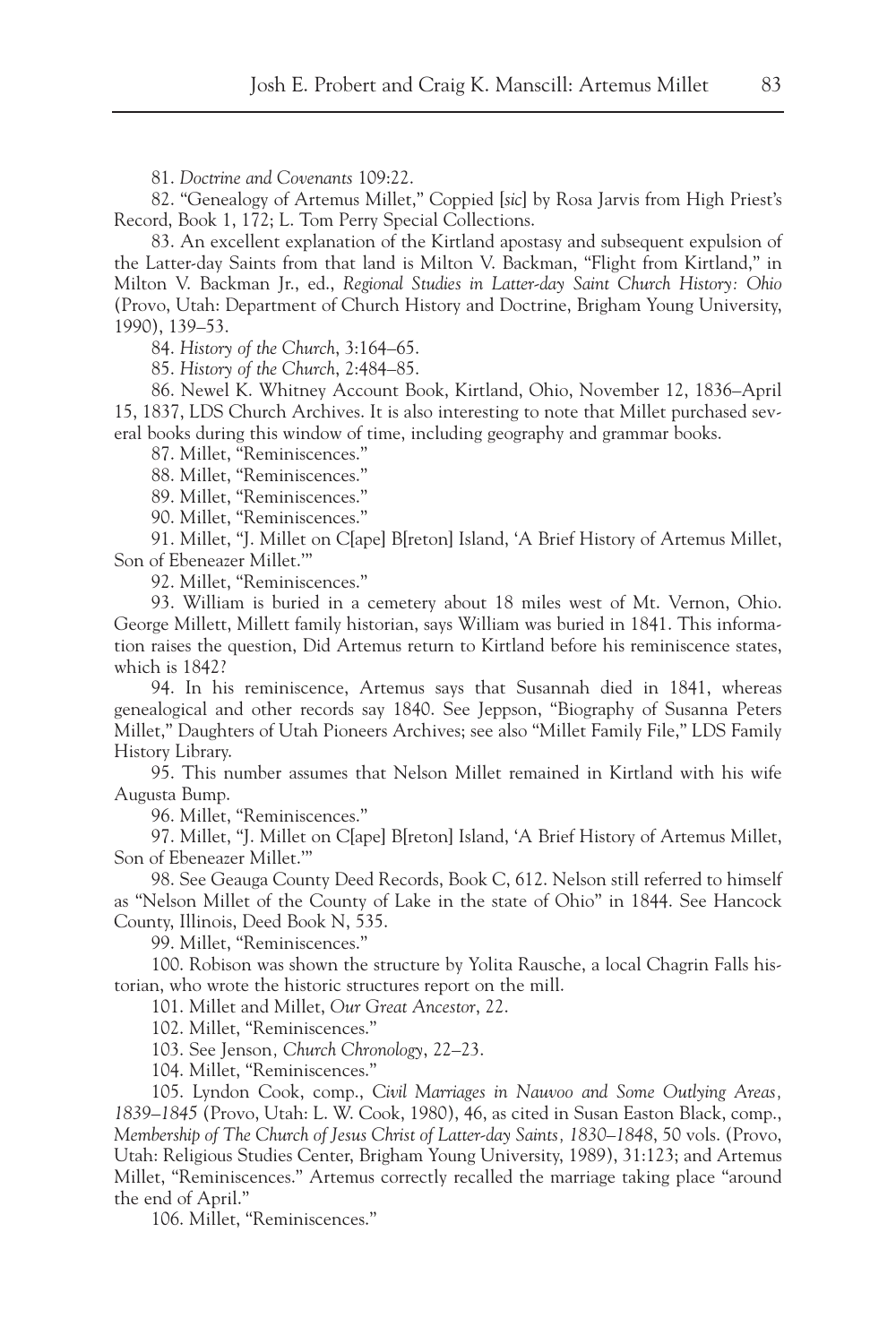107. Issa Millett Riggs Teeples, "Record of the Millet Pioneers," Daughters of Utah Pioneers Archives, Salt Lake City, Utah.

108. Millett, *Ancestors and Descendants of Thomas Millet*, 213.

109. Vasco Call is most likely Anson Vasco Call, the son of Anson Call and Mary Flint. He was born 9 July 1834 in Madison, Geauga County, Ohio. He was baptized by his father in Nauvoo on 20 November 1844 when ten years old. He came to the Salt Lake Valley with his parents. He died on the plains while returning from a mission to Great Britain on 4 August 1867. See Andrew Jenson, *Latter-day Saint Biographical Encyclopedia: A Compilation of Biographical Sketches of Prominent Men and Women in The Church of Jesus Christ of Latter-day Saints*, 4 vols. (Salt Lake City: Andrew Jenson History, 1901–1936), 3:612.

110. Millet, "J. Millet on C[ape] B[reton] Island, 'A Brief History of Artemus Millet, Son of Ebeneazer Millet.'"

111. See High Priest Quorum Record, Organized April 1848, LDS Church Archives.

112. See High Priest Record, Quorum Organized at Nauvoo, license list, 2, LDS Church Archives.

113. Black, *Membership*, 31:123.

114. Jenson, *Church Chronology*, 28.

115. Millet, "Reminiscences."

116. See Susan Easton Black and William G. Hartley, eds., *The Iowa Mormon Trail* (Orem, Utah: Helix Publishing, 1997), xxvi.

117. Millet, "Reminiscences."

118. Millet, "Reminiscences."

119. Millet, "Reminiscences."

120. Extracts of marriages announced in the *Frontier Guardian* (Kanesville [Council Bluffs], Iowa), 1849, Historical Society of Pottawattamie County, Iowa.

121. Millet, "Reminiscences."

122. See Journal History of the Church, Supplement, microfilm #10, 20, Perry Special Collections; see also Rachel Evans Wing, "Biography of David Evans: Pioneer of 1850," and Mary A. Johnson, "Bishop David Evans," in Daughters of Utah Pioneers Archives, Salt Lake City, Utah.

123. Susan Ellen Johnson Martineau, "Record of Susan Ellen Johnson," Perry Special Collections.

124. Millet, "Reminiscences."

125. See biographical sketches of David Evans and Stephen Markham in Jenson, *LDS Biographical Encyclopedia*, 3:627, 676; also *Mormon Immigration 1840–1869* (Salt Lake City: International Society of Daughters of Utah Pioneers, 1963), 258.

126. Millet, "Reminiscences."

127. Millet, "Reminiscences."

128. Millet, "Reminiscences."

129. Millet, "Reminiscences."

130. Millet, "Reminiscences."

131. Elizabeth Crawford Munk, *Early History of* Manti (Salt Lake City: Daughters of Utah Pioneers, 1928), 8.

132. "Journal of Artemus Millet Written by Himself," copied by Mary J. Cox, LDS Church Archives, and Perry Special Collections.

133. Journal History of the Church, 30 April 1851.

134. Munk, *Early History of Manti*, 11.

135. Artemus Millet is mentioned in the ordination of Robert Glenn Wilson, who was ordained a high priest on 7 March 1853 by Isaac Morley, Titus Billing, Edwin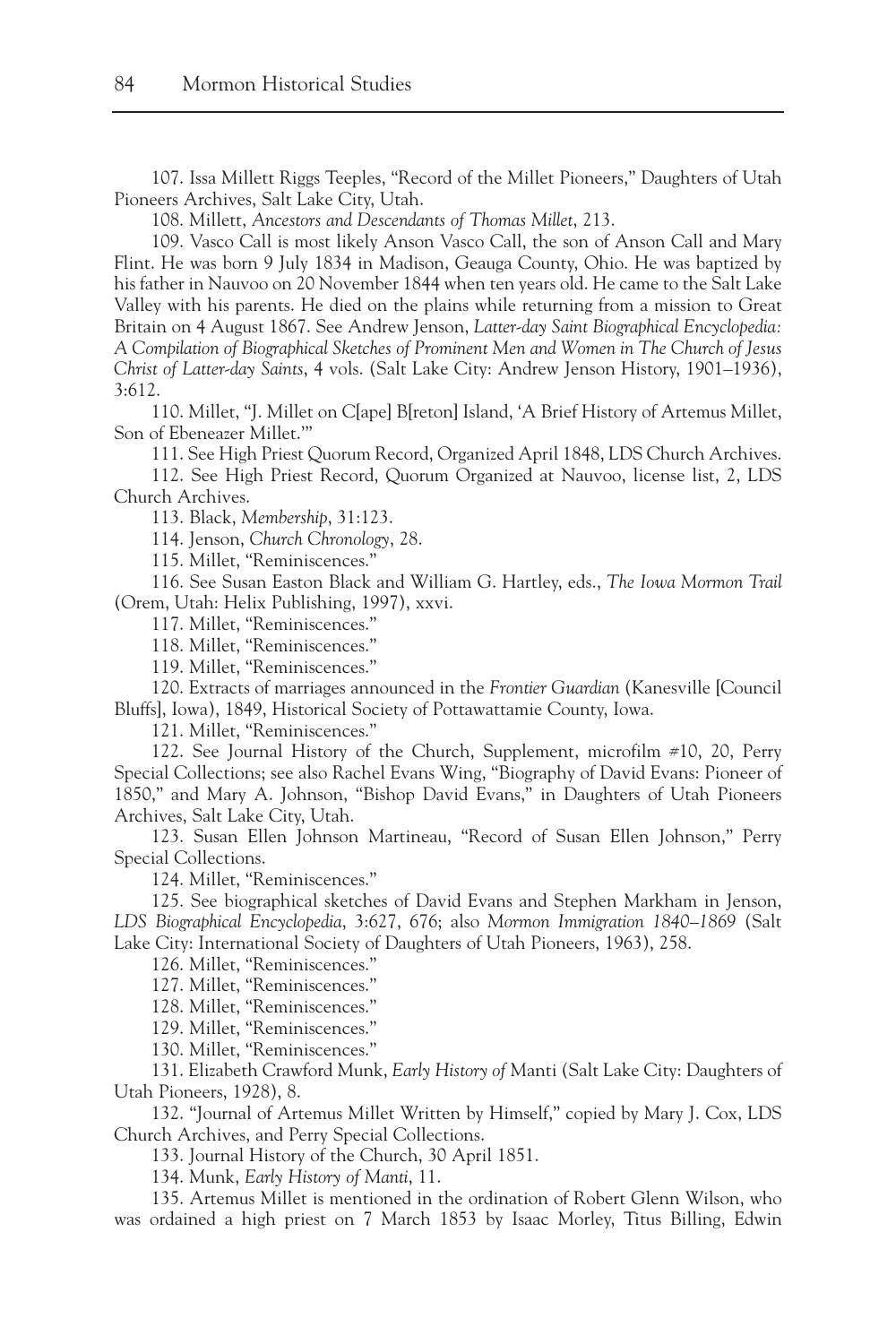Whiting, and Artemus Millet. High Priest Quorum Record, Organized 25 April 1848.

136. Munk, *Early History of Manti*, 6.

137. Munk, *Early History of Manti*, 8.

138. See Sanpete County Deed Book A and Manti Church Consecration Records, LDS Church Archives.

139. Millet, "Reminiscences."

140. Munk, *Early History of Manti*, 10.

141. Munk, *Early History of Manti*, 10.

142. Munk, *Early History of Manti*, 11.

143. Munk, *Early History of Manti*, 16.

144. Millet, "Reminiscences."

145. *Song of a Century* (Provo, Utah: Community Press, 1949), 37.

146. Albert C. T. Antrei and Allen D. Roberts, *A History of Sanpete County* (Salt Lake City: Utah State Historical Society, 1999), 366; see also Munk, *Early History of Manti*, 19–20.

147. Millet, "Reminiscences."

148. See Elizabeth Crawford Munk, "Memories of the Old Council House of Manti," Daughters of Utah Pioneers Archives.

149. Millet, "J. Millet on C[ape] B[reton] Island, 'A Brief History of Artemus Millet, Son of Ebeneazer Millet.'"

150. Juanita Brooks, ed. *On The Mormon Frontier: The Diary of Hosea Stout 1844–1861* (Salt Lake City: University of Utah Press, 1964), 669.

151. Further research needs to be done to confirm this. See Millet Family File, LDS Family History Library.

152. Wayne Stout, "A History of Rockville, Utah: 1862–1972," Daughters of Utah Pioneers Archives.

In Artemus's "Reminisciences" and Joseph Millet's history of his father, there is no mention of Artemus's being in Las Vegas. The next recorded event after his living in Manti was in 1861, when he moved to Gunnison, a neighboring settlement of Manti in Sanpete County. Still, however, records tell of an Artemus Millet being in Las Vegas.

The 10 October 1855 issue of the *Deseret News* includes a letter from Elder George W. Bean to Elder Thomas Bullock dated 11 September 1855 from Las Vegas wherein Millet's name is included in a list of names "of the brethren of this mission by the which you will see that there have been some changes made, also some additions to the numbers since we left the G.S.L. Valley." This Artemus Millet could easily be his son, Artemus Jr. Further research might resolve this question.

153. Janice F. DeMille, "Shonesburg: The Town Nobody Knows," *Utah Historical Quarterly* 45, no. 1 (winter 1977): 48–50.

154. DeMille, "Shonesburg," 48.

155. Demill, "Artemus Millet Pioneer History."

156. Andrew Jenson writes, "Spring Valley, Nevada was the uppermost valley of that string of small valleys which lies above Meadow Valley or Panaca. Spring Valley was settled by four families of Latter-day saints in 1865. Other settlers moved in, until the valley had 15 families. Later 22 families of saints in Spring Valley lived in a fort. Nelson Franklin Millett had charge of the settlement in Spring Valley, which constituted a part of the Eagle Valley Ward, where it remained until the exodus of the saints from Nevada took place in 1871." Andrew Jenson, *Encyclopedic History of The Church of Jesus Christ of Latter-day Saints* (Salt Lake City: Deseret News Publishing, 1941), 828.

157. Demill, "Artemus Millet Pioneer History."

158. U.S. Federal Census, 1870, Iron County, Utah.